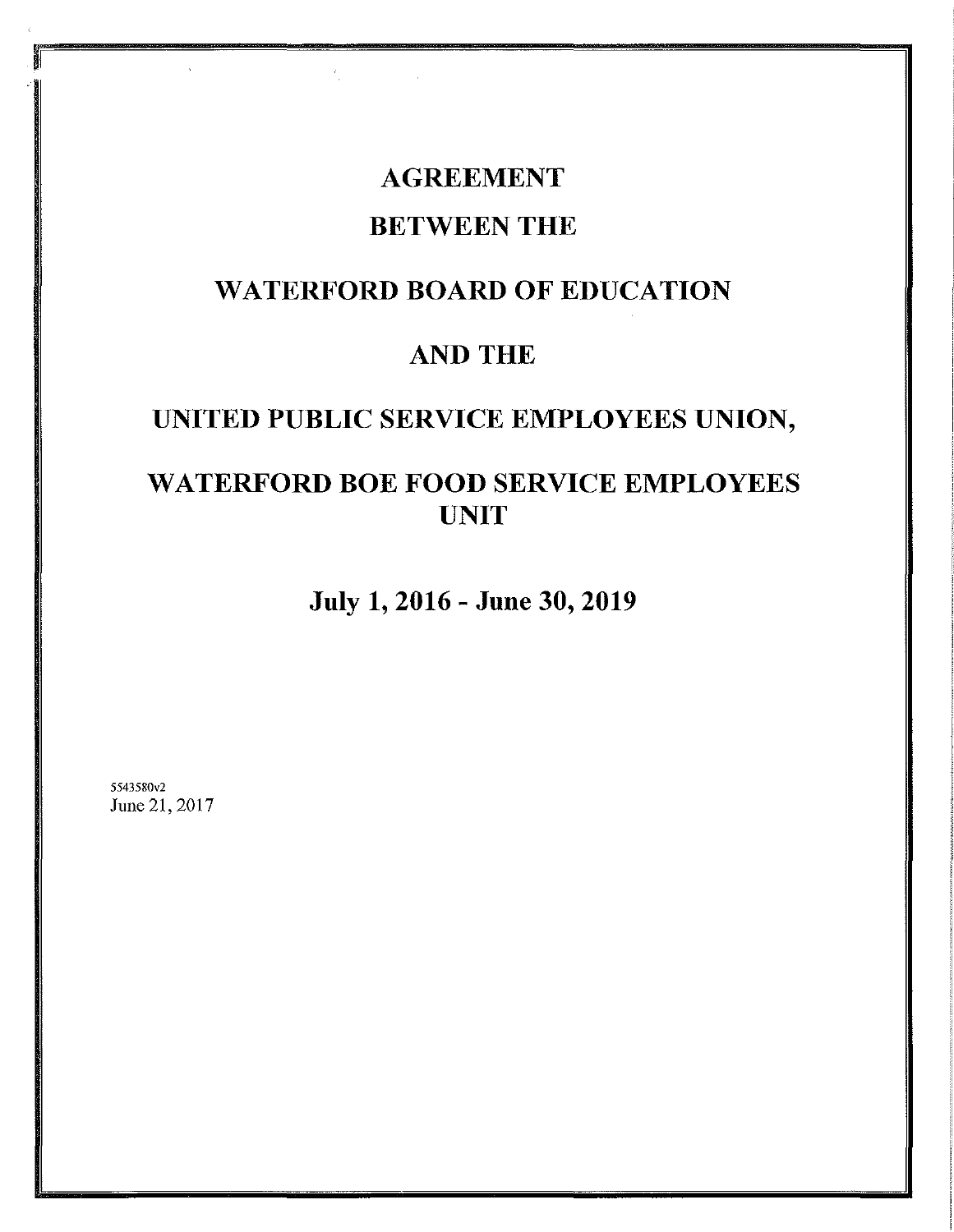## **TABLE OF CONTENTS**

| <b>Article</b> | <b>Item</b>                                               | Page |
|----------------|-----------------------------------------------------------|------|
| $\mathbf I$    |                                                           |      |
| $\mathbf{I}$   |                                                           |      |
| III            | <b>BOARD RIGHTS RESPONSIBILITIES</b>                      |      |
|                |                                                           |      |
| IV             |                                                           |      |
| $\mathbf{V}$   |                                                           |      |
| VI             |                                                           |      |
| VII            |                                                           |      |
| <b>VIII</b>    |                                                           |      |
| IX             |                                                           |      |
| X              |                                                           |      |
| XI             |                                                           |      |
| XII            |                                                           |      |
| XIII           |                                                           |      |
| XIV            |                                                           |      |
| XV             |                                                           |      |
| <b>XVI</b>     |                                                           |      |
| <b>XVII</b>    |                                                           |      |
| <b>XVIII</b>   |                                                           |      |
| XIX            |                                                           |      |
| XX             |                                                           |      |
| XXI            |                                                           |      |
| <b>XXII</b>    |                                                           |      |
| <b>XXIII</b>   |                                                           |      |
| <b>XXIV</b>    |                                                           |      |
| <b>XXV</b>     |                                                           |      |
| <b>XXVI</b>    |                                                           |      |
| <b>XXVII</b>   |                                                           |      |
| <b>XXVIII</b>  |                                                           |      |
| <b>XXIX</b>    | COURSE REIMBURSEMENT AND PROFESSIONAL DEVELOPMENT DAYS 21 |      |
| XXX            | LABOR MANAGEMENT COMMITTEE                                | 21   |
| XXXI           |                                                           |      |
|                |                                                           | 23   |
| Appendix A     |                                                           | 23   |
| Appendix B     |                                                           | 25   |
| Appendix C     |                                                           | 28   |
| Appendix D     |                                                           | 30   |

 $\mathcal{A}^{\pm}$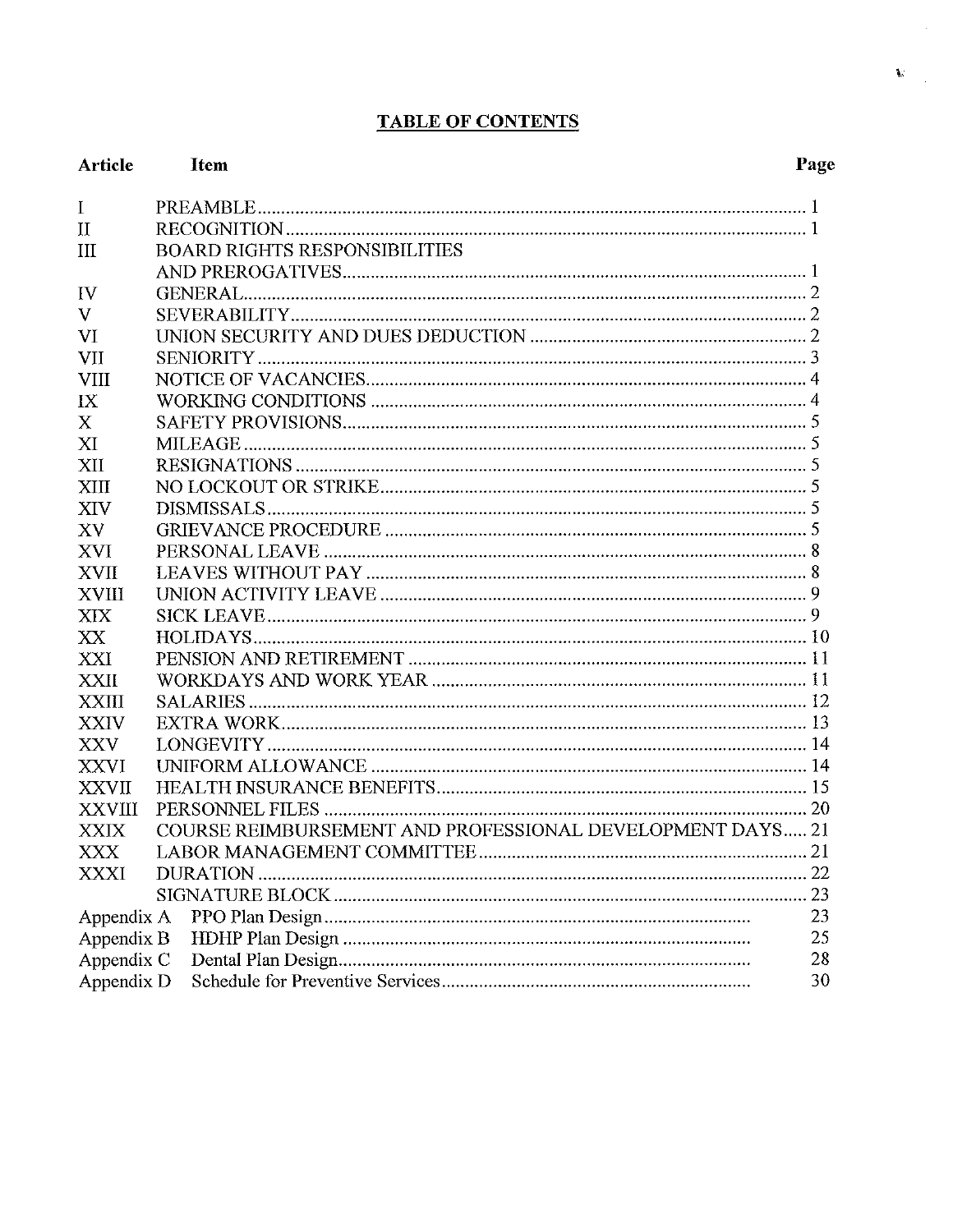#### **ARTICLE I PREAMBLE**

This agreement is made and entered into on by and between the Waterford Board of Education (hereinafter referred to as the Board) and the Waterford Food Service Employees, United Public Service Employees Union (hereinafter referred to as "UPSEU" or the "Union").

#### **ARTICLE II RECOGNITION**

The Board recognizes UPSEU for the purpose of professional negotiations as the exclusive representative for all the Waterford food service employees working twenty (20) hours or more per week which consists of all food service workers (General Workers, Assistant Cook Managers, and Cook Managers) for the purpose of and with the rights and privileges as provided initially by Chapter 113 of the Connecticut General Statutes and provided by Case No. ME-2142, Decision No. 1014-A and subsequently by Case No. ME-29,027, Decision No. 4513, of the Connecticut State Board of Labor Relations.

#### **ARTICLE III BOARD RIGHTS RESPONSIBILITIES AND PREROGATIVES**

1. It is recognized by both the Board and UPSEU that the Board has and will continue to retain, whether exercised or not, the sole right, responsibility and prerogative to direct the operation of the public schools in the Town in all its aspects including, but not limited to, the following: to maintain good public elementary and secondary schools and provide such other educational activities as in its judgment will best serve the interest of the Town; to give the children of the Town as nearly equal advantages as may be practicable to decide the need for school facilities; to determine the care, maintenance and operation of buildings, lands, apparatus and other property used for school purposes; to determine the number, age, and qualifications of the pupils to be admitted into each school; to employ, assign and transfer employees; to suspend or dismiss the employees of the schools which shall be attended by the various children within the Town; to make such provisions as will enable each child of school age residing in the Town to attend school for the period required by law and provide for the transportation of children whenever it is reasonable and desirable; to prescribe rules for the management, studies, classification and discipline for the public schools; to decide the textbooks to be used; to make rules for the arrangement, use and safekeeping of the school libraries and to approve the books selected therefor; to approve plans for school buildings; to prepare and submit budgets; and, in its sole discretion, expend monies appropriated by the Town for the maintenance of the schools, and to make such transfers of funds within the appropriated budget as it shall deem desirable. These rights, responsibilities and prerogatives are not subject to delegation in whole or in part, except that the same shall not be exercised in a manner inconsistent with or in violation of any of the specific terms and provisions of this Agreement. No action taken by the Board with respect to such rights, responsibilities and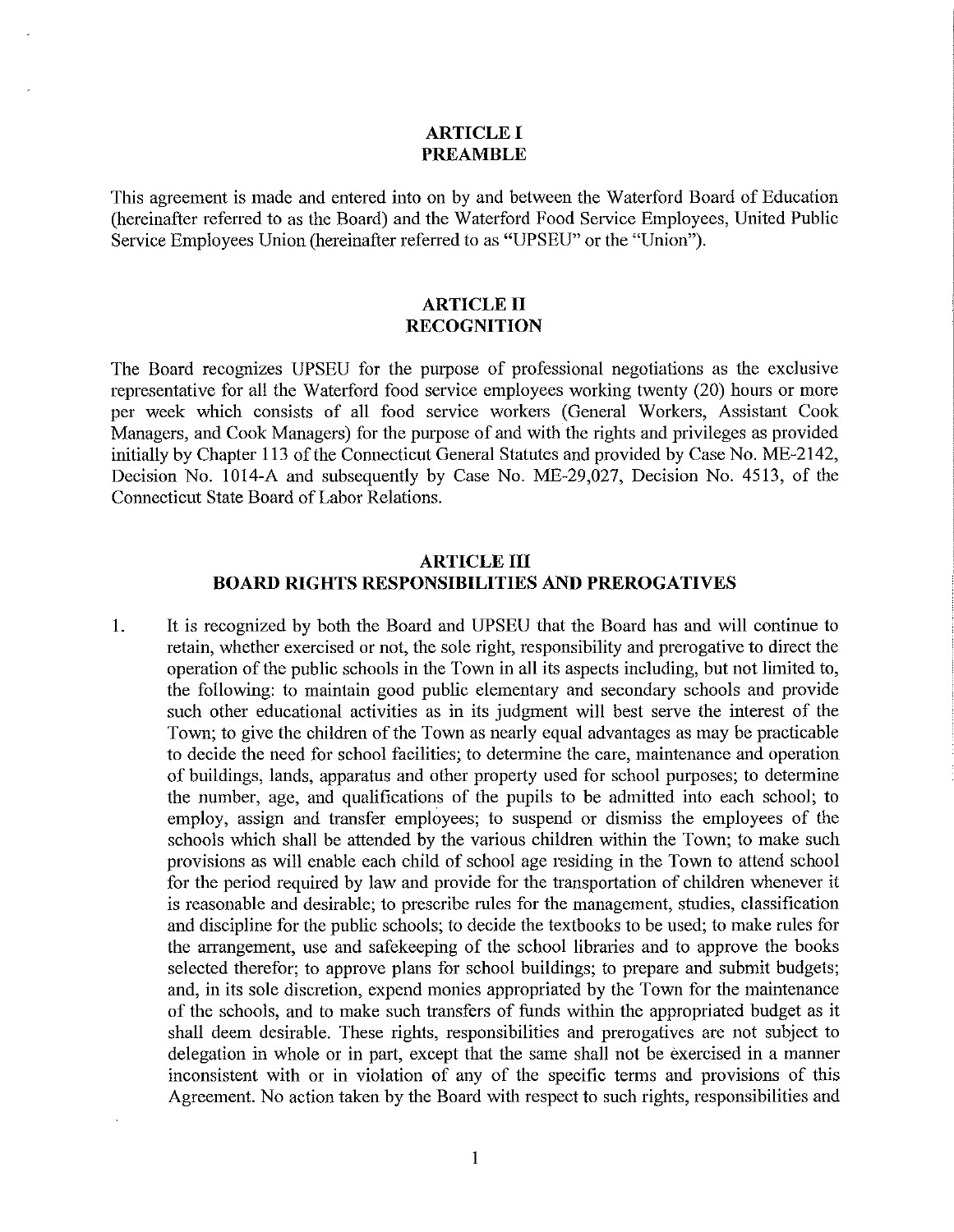prerogatives, other than as there are specific provisions herein elsewhere contained, shall be subject to grievance and arbitration provisions of this Agreement.

2. Subject to the provisions of this Agreement, the Board and the Superintendent of Schools reserve and retain full rights, authority and discretion, in the proper discharge of their duties and responsibilities to control, supervise and manage the Board of Education and its food service staff under governing law, ordinances, rules and regulations - municipal, state and federal.

## **ARTICLE IV GENERAL**

- 1. This contract constitutes the entire Agreement between the Board and UPSEU and fully settles any and all demands and issues for the term of the contract with respect to any and all matters subject to negotiation.
- 2. For the duration of this contract, the Board and UPSEU expressly waive any right to negotiate, and each agrees that the other shall not be obligated to negotiate with respect to any subject or matter which is subject to negotiation whether or not such subject or matter is specifically referred to herein. However, if both parties agree to negotiate any subject or matter that is subject to negotiation, such negotiations may commence at once.

## **ARTICLEV SEVERABILITY**

In the event that any provision or portion of this Agreement is ultimately ruled invalid for any reason by an authority of established and competent legal jurisdiction, the balance and remainder of this Agreement shall remain in full force and effect.

## **ARTICLE VI UNION SECURITY AND DUES DEDUCTION**

- 1. All employees within the bargaining unit shall become and remain members of UPSEU or pay a service fee, established by the Union and set in accordance with law, as a condition of continuing employment.
- 2. Upon receipt of individual written authorization from Union members, the Board agrees to deduct Union dues monthly, each full month worked, from earned wages and remit promptly to UPSEU 3555 Veterans Highway, Suite H, Ronkonkoma, NY 11779.
- 3. The Union shall hold the Board and the Town of Waterford harmless against any and all claims, demands, liabilities, lawsuits, counsel fees or other costs which arise out of, or by reason of, actions taken by the Board as a result of complying with the provisions of this article.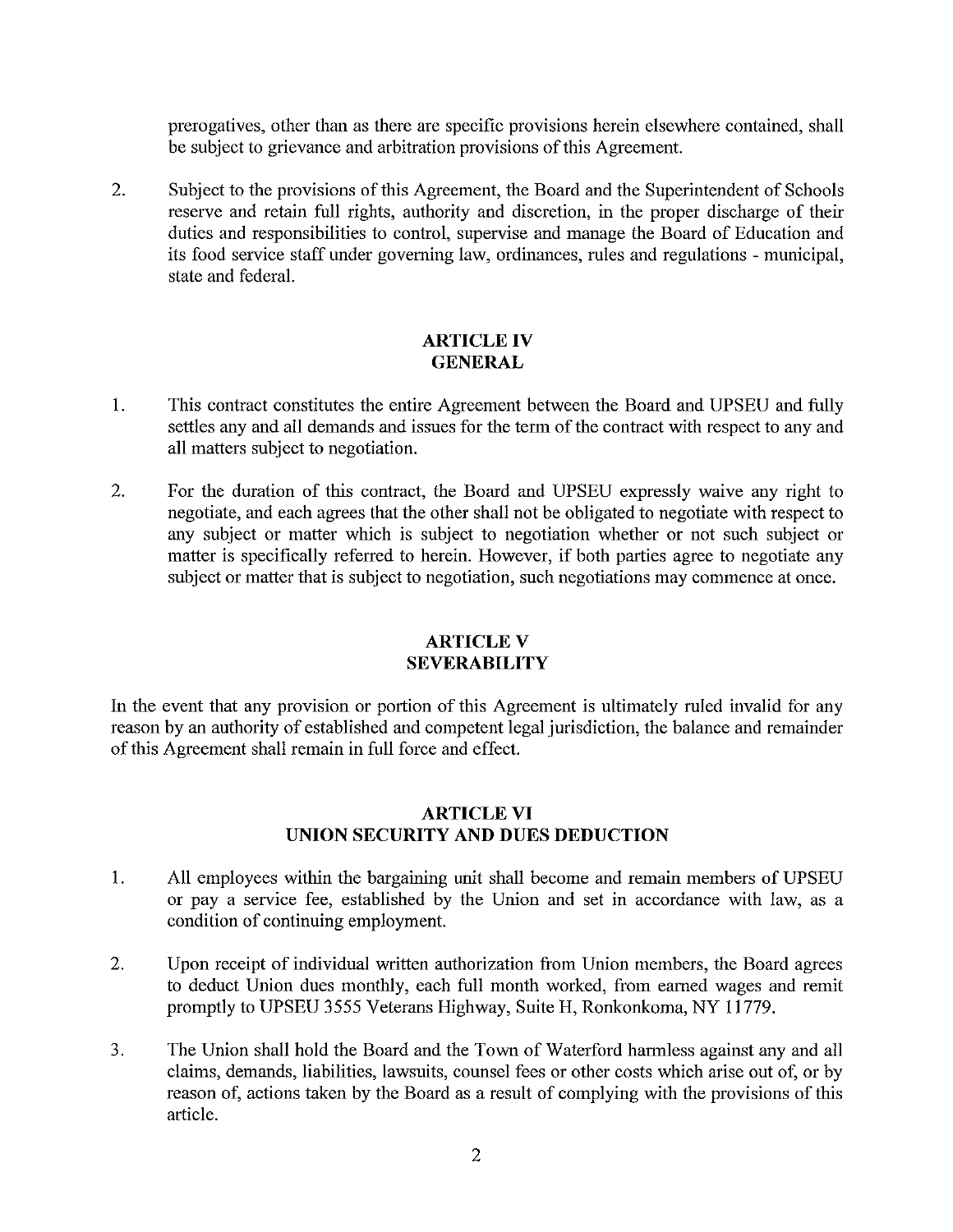## **ARTICLE VII SENIORITY**

- 1. Seniority is hereby defined as the employee's total length of continuous service with the Waterford Board of Education as a member of this bargaining unit. Seniority shall be considered broken and the employee shall forfeit all rights and benefits under this Agreement for such reasons as resignation or separation, discharge, layoff of more than one (1) year, overstaying a leave of absence and/or taking a leave of absence for the purpose of working at another occupation. The employee's earned seniority shall not be lost because of absence due to authorized personal days and sick leave.
- 2. During the month of October, the Board will annually update and finnish the Union's local unit president with a seniority list showing the name, address, school assignment and length of service of each of the employees in the bargaining unit. Members who believe their seniority has been incorrectly calculated may submit a request for change of seniority to the Assistant Superintendent of Schools prior to December first. If changes to the seniority list are made as a result of these requests, the Board will so notify the Union's local unit president prior to December tenth. Thereafter, unless the Union files a grievance within ten workdays of receipt of same, the list shall be considered correct for all purposes under this contract.
- 3. No employee shall attain seniority rights under Articles VIII, XVIII or XXIX of this Agreement until he/she has been continuously in a bargaining unit position on the payroll of the Board for a period of ninety (90) workdays. During such period, he/she shall be on probation and may be terminated by the Board in its sole discretion for any reason whatsoever, and neither the employee nor the Union, on his/her behalf, shall have recourse to the grievance procedure provisions of this Agreement. At the successful completion of the probationary period, seniority shall be retroactive to the commencement of employment.
- 4. In the event the Board chooses to lay off employees or reduce the work schedule, those actions shall be based upon seniority within the job classification, qualifications of the employee, and the needs of the Waterford School System. In the event the Board chooses to lay off employees or reduce the work schedule, the cook manager of the school affected will be notified prior to the implementation of such a layoff or reduction.
- 5. Decisions to transfer employees shall be based upon the requirements of the position in question, qualifications of the employees, and the needs of the Waterford School System. In the event that the above factors are equivalent for two or more employees being considered for transfer, seniority shall be the determining factor in the decision.
- 6. Employees on layoff shall retain recall rights for a period of one (I) year from the date of layoff or a period equal to their length of service, whichever is shorter.
- 7. Laid-off employees shall be rehired based upon the position in question, qualifications of the employee, and the needs of the Waterford School System. In the event that the above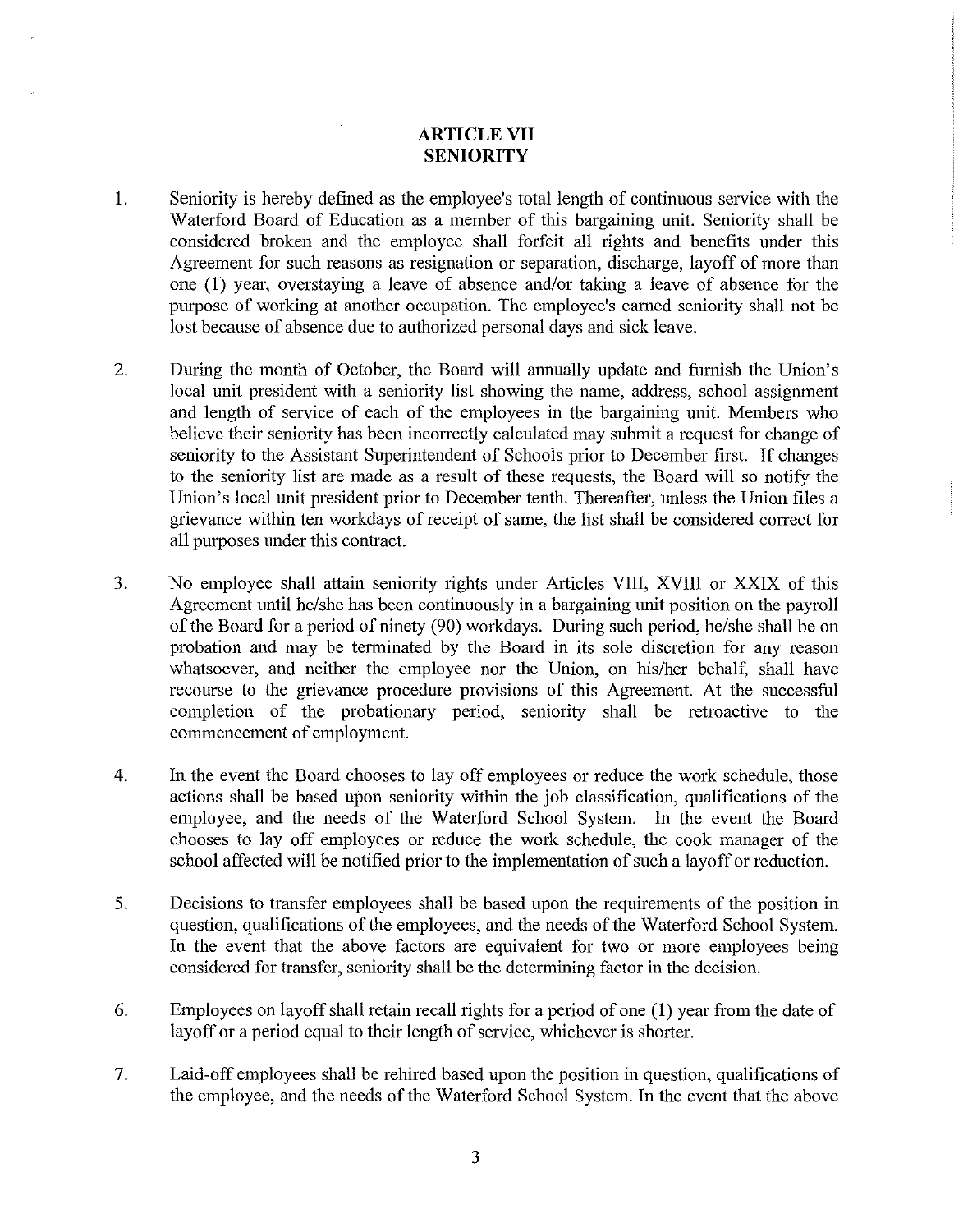factors are equivalent for two or more employees being considered, seniority shall be the determining factor.

- 8. Laid-off employees will only be rehired to the same category of employment they left or to a lesser category of employment.
- 9. Seniority shall be one (I) factor considered in connection with earned time off, transfers, and promotion under this Agreement. Preference for a job promotion in any school cafeteria will be first offered to the senior qualified worker presently in the bargaining unit.

## **ARTICLE VIII NOTICE OF VACANCIES**

- I. When a vacancy in the Bargaining Unit exists (after any transfers have been completed) or a new position is created, the administration will post a vacancy internally for a period of five (5) working days. External postings shall be made only after the internal posting<br>period is completed. The job posting should include job title, salary group, The job posting should include job title, salary group, qualifications, and hours of work. The best qualified applicant, as determined by the Board, based on such factors as the skill, ability, knowledge, experience and seniority of the employee shall be appointed to the job. All factors being equal, Bargaining Unit members will be given preference over non-Bargaining Unit members.
- 2. The Union's local unit president shall be notified prior to the posting of the vacancy and/or new position.
- 3. Where a vacancy occurs during summer break, the President of the Union's local unit shall be notified electronically and via Global Connect (or other similar telephone announcement system) as soon as possible.

#### **ARTICLE IX WORKING CONDITIONS**

- I. Each Cook Manager shall assign duties to staff which fall within the staff member's job description.
- 2. Any function outside of regular work hours will be assigned by the Cook Manager. Bargaining unit members shall have preference to any extra hours prior to calling in a substitute.
- 3. The Board shall make available electronic copies of the job descriptions applicable to the members of the bargaining unit on the District Intranet.
- 4. Employees shall not be required to make notifications regarding outstanding debts.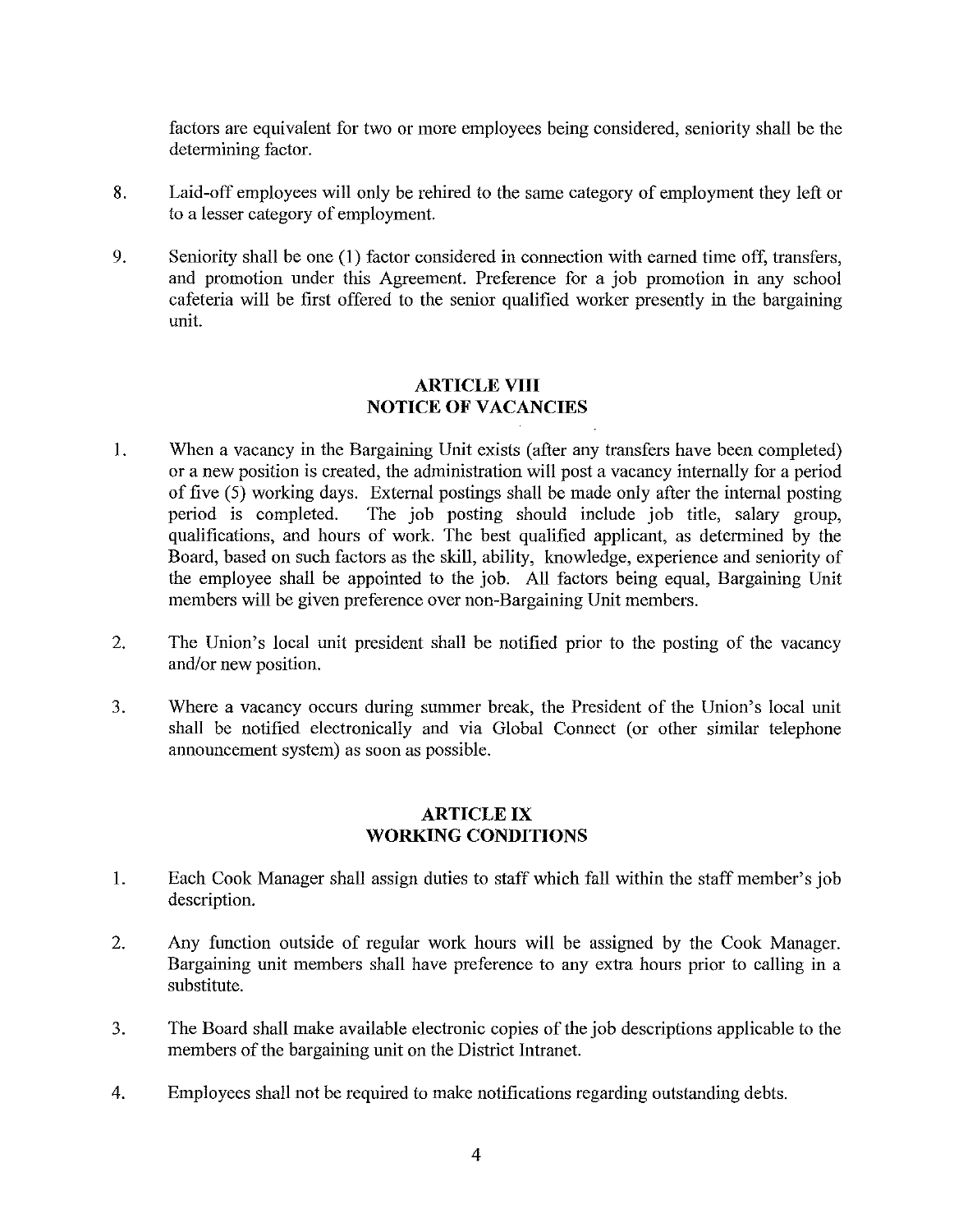#### **ARTICLE X SAFETY PROVISIONS**

1. No employee will be required to lift weight in excess of thirty (30) pounds.

2. No employee will be required to scmb walls beyond his/her reach.

### **ARTICLE XI MILEAGE**

If an employee is required to use his/her automobile for transportation as part of his/her workday, not including the travel to and from work, the Board shall reimburse him/her at the rate of the IRS reimbursement rate.

#### **ARTICLE XII RESIGNATIONS**

A signed, written notice of resignation should be filed with the Superintendent of Schools. Whenever possible, an employee's notice of resignation shall be filed at least two (2) weeks in advance of separation.

#### **ARTICLE XIII NO LOCKOUT OR STRIKE**

Pursuant to Connecticut General Statutes section 7-467 et seq. (the Municipal Employee Relations Act), all employees included in this Agreement shall not hinder the Board's operation by strike, work stoppage, or other unlawful activity, and the Board shall not pursue lockout tactics in any part of its operations. Further, the Union shall do everything in its power to ensure compliance with this section and the laws of the State of Connecticut.

#### **ARTICLE XIV DISMISSALS**

No employee who has completed his or her probationary period shall receive a written reprimand, get suspended or be discharged without just cause.

#### **ARTICLE XV GRIEVANCE PROCEDURE**

To secure, at the lowest possible level of employer-employee relationship, solutions to problems which may arise concerning the interpretation and provisions of this Agreement, all disputes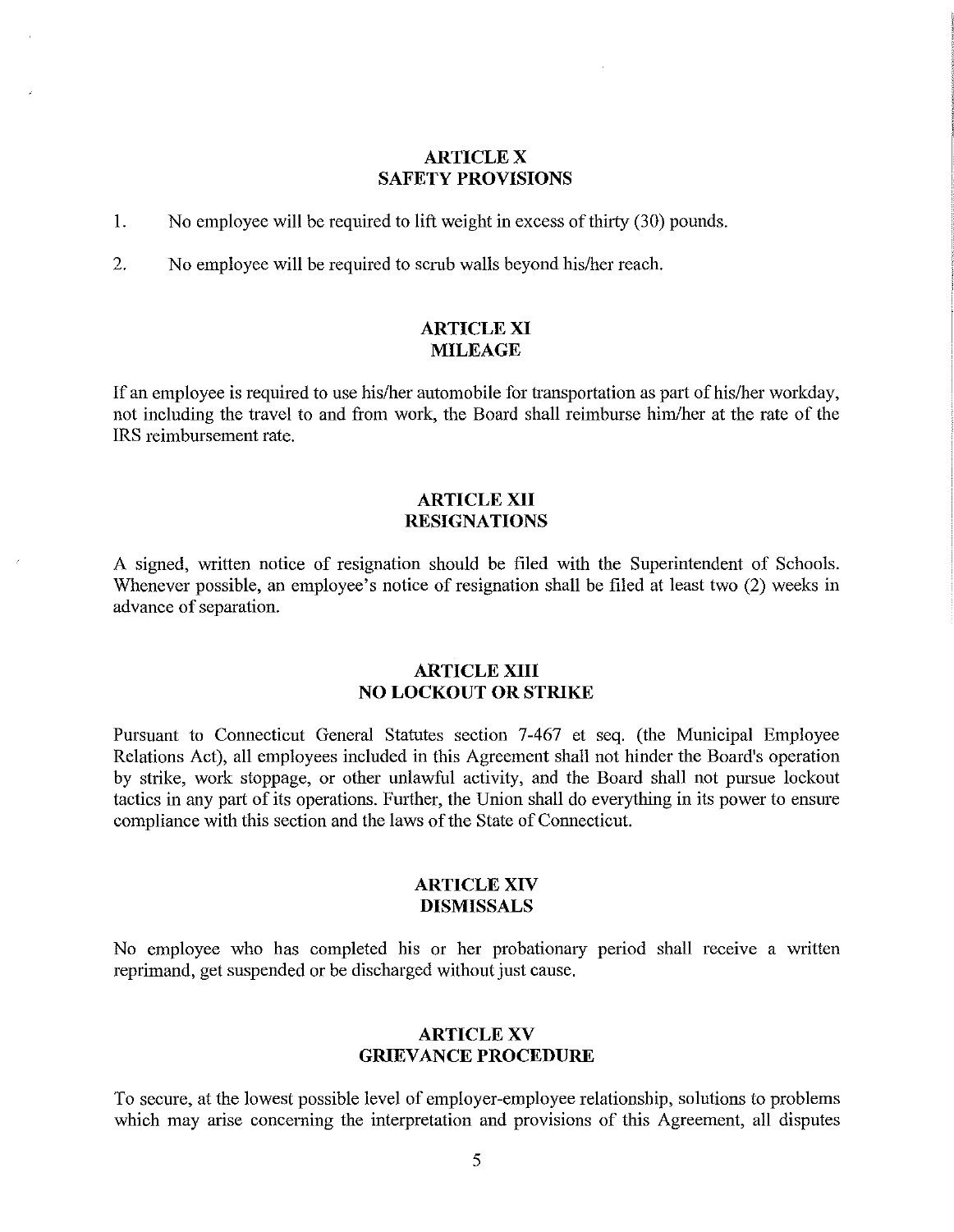between either an employee and the Board or between the Union and the Board concerning the interpretation of any provision of this Agreement shall be dealt with as follows:

#### **Definitions**

- 1. A grievance shall mean a complaint in writing by a food service employee and/or the Union that his/her rights under the specific language of this Agreement have been violated or that as to him/her there has been a misapplication or misinterpretation of the specific provisions of this Agreement.
- 2. A grievant is the Union or a Food Service Employee employed by the Board of Education.
- 3. Days, unless specifically identified otherwise, shall mean workdays any day that the Superintendent's Office is open for business.

#### **Prerequisites**

The grievance procedure shall not be applicable until and unless the employee and/or the Union has first talked with his/her immediate supervisor and in good faith attempted to resolve the problem within fifteen (15) days of the occurrence of the incident, or within fifteen (15) days of when the employee and/or the Union should have been aware of the incident in question. If a solution is not reached within five (5) days of notifying the immediate supervisor of a complaint, the grievance procedure becomes available to achieve resolution.

#### **Grievance Procedure**

Step 1 If the aggrieved employee and/or the Union is not satisfied with the disposition of his/her grievance, or in the event that no decision has been rendered within ten (10) working days after presentation of the grievance, he/she may file a written grievance with the Food Service Director within five (5) working days after that decision, or fifteen (15) working days after the grievance was presented, whichever is sooner. Upon written notification, the Food Service Director will discuss the grievance with the party in interest and/or the Union. If the grievance is not resolved within five (5) days thereafter, a written statement shall be given within five (5) days by the Food Service Director to the employee in interest and/or the Union for use in Grievance Step 2.

Step 2 Within ten (10) days of the receiving of the Food Service Director's reply, the grievance will be submitted to the Director of Finance and Operations or his/her designee. The grievance shall be discussed by the Director of Finance and Operations or his/her designee and the employee and/or the Union. If the grievance is not resolved within five (5) days after submission, a written statement shall be given to the employee and/or the Union within five (5) days for use in Step 3.

Step 3 Within ten (10) days of receiving the Director of Finance and Operations or his/her designee's reply, the grievance will be submitted to the Superintendent or his or her designee. The grievance shall be discussed by the Superintendent or his or her designee and the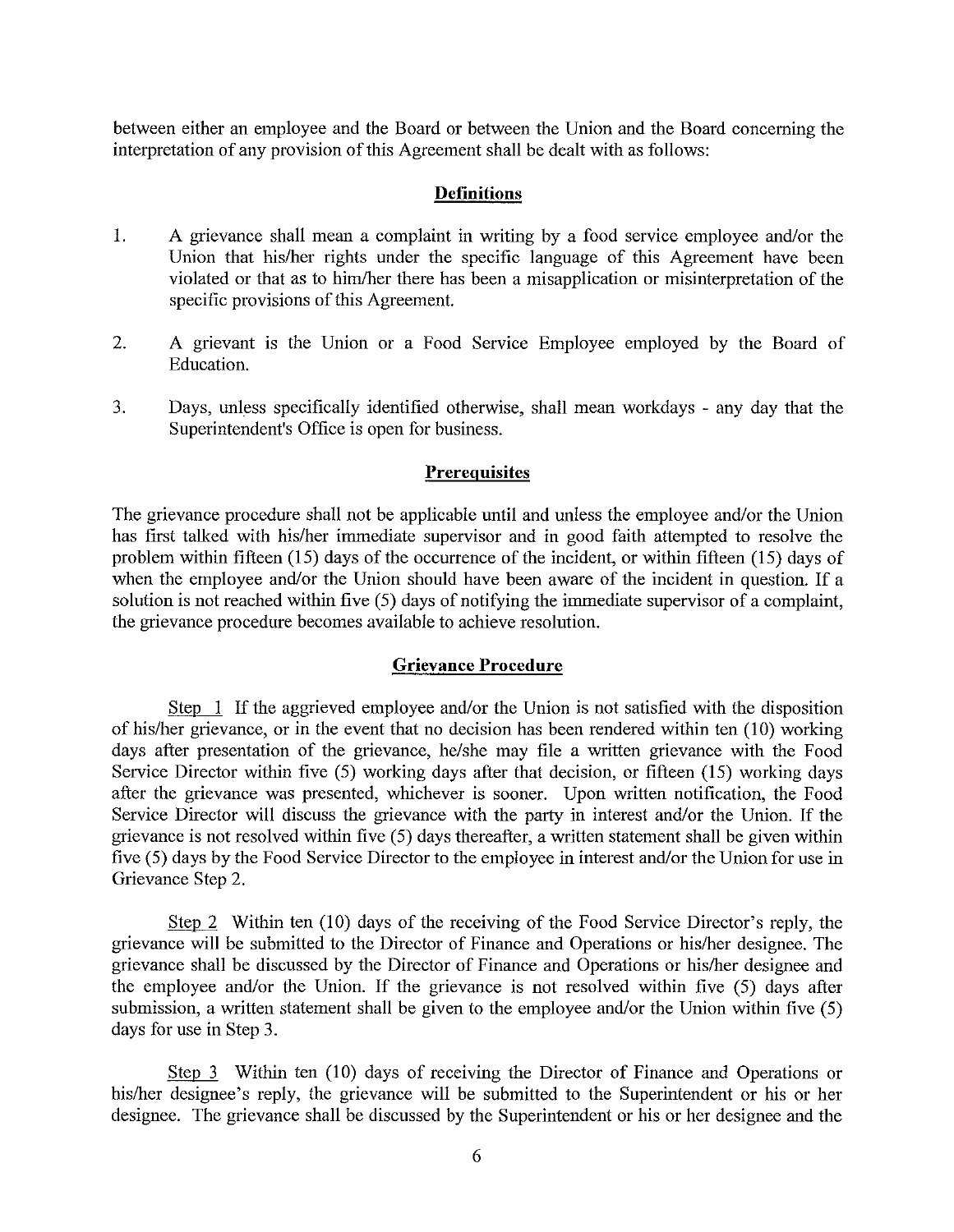employees and/or the Union within thirty (30) days. The Superintendent or his or her designee shall make a written statement of the action taken within thitty (30) calendar days of its submission and provide same to the employee and/or the Union.

Step 4 If the grievance is not solved under the above grievance procedure, the Union may, within thirty (30) calendar days after the written statement by the Superintendent or his or her designee, submit the matter to the Connecticut State Board of Mediation and Arbitration for binding arbitration. Any charges by the Arbitration Board shall be shared fifty (50%) percent by the Union and fifty (50%) percent by the Board. The arbitrator shall hear and decide only one (1) grievance in each case. The arbitrator shall have no power to add to or subtract from or modify in any way the terms of this Agreement. Such arbitration shall be binding upon both parties. If the grievance pertains to termination of an employee, the Board may, within thitty (30) days of receipt of the grievance, submit the matter to the American Arbitration Association for binding arbitration under the AAA Labor Arbitration Rules. Any charges by the Arbitration Board shall be shared twenty-five  $(25%)$  percent by the Union and seventy-five  $(75%)$  percent by the Board.

#### **General Provisions**

- 1. Any employee may participate in the grievance procedure without jeopardizing his/her standing in the school community.
- 2. Parties in interest may be represented by UPSEU, a local UPSEU unit representative or any representative authorized by UPSEU.
- 3. All documents, communications and records germane to the processing of a grievance shall be filed separately from the permanent file of any party in interest.
- 4. Only the Union or the Board can process grievances into arbitration.
- 5. Any grievance settlement entered into by the Board and the Union that alters any term or provision of the collective bargaining agreement, or grants an exception thereto for a specific employee, must be specifically authorized in writing by an agreement signed by both the Board and a paid UPSEU unit representative.
- 6. Since it is important that grievances or disputes be processed as rapidly as possible, the number of days indicated at each level should be considered as maximum and every effort made to expedite the process. The time limit specified may, however, be extended by mutual written agreement. If a grievance is not submitted by the grievant to the next higher step in the procedure delineated in this procedure, it will be deemed settled on the basis of the answer in the step last considered. If there is no response from the Board representatives at any step of the procedure, the non-response shall be considered a denial and the grievance shall proceed to the next step of the procedure.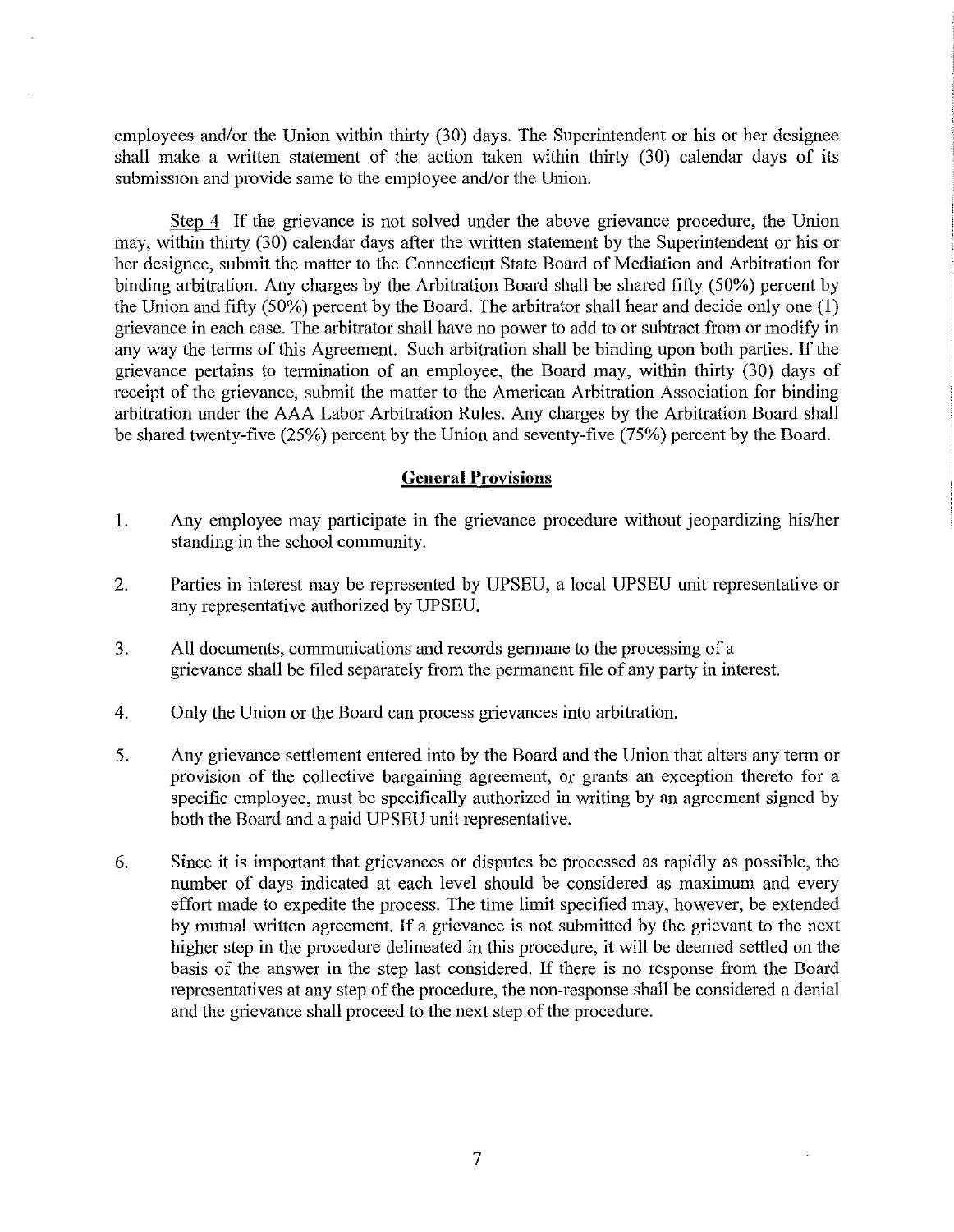## **ARTICLE XVI PERSONAL LEAVE**

- 1. Each employee, including employees in their probationary period, shall be allowed a maximum of six (6) days of personal paid leave per year, non-cumulative. Personal leave is such leave, for the following reasons:
	- a. religious holidays
	- b. legal matters
	- c. legitimate personal business or
	- d. family reasons (e.g. birth, death, marriage, illness, or graduation, attendance at a child's school related function or event).

Family is defined as spouse, parents, grandparents, children (natural, foster, or adopted), grandchildren, siblings, in-laws, nieces, nephews, aunts, uncles, and permanent residents of the employee's household.

Personal is defined as such matters that are private and sensitive.

Personal leave may be approved only when it is not reasonable for the required activity to have been scheduled outside of working hours.

- 2. Leave under this Article shall not be used to extend holidays or vacation periods, unless approved by the Superintendent. The type of reasons for personal absences shall be disclosed on the Request for Personal Leave form. Use of personal leave shall require twenty-four (24) hour notice and approval of the building principal or the Food Service Director, except in the case of illness or emergency. Twenty-four (24) hours notice is not required in emergency situations.
- 3. The Superintendent may extend additional personal leave, with or without pay, or waive the documentation requirements in this article, if in his or her judgment, there are extenuating circumstances which justify such action.
- 4. Jury Leave Any employee called to jury duty shall be paid the difference between the employee's regular base rate of pay and the fee received for serving as a juror. An employee called to jury duty shall furnish the Board with the notice to serve and evidence of attendance.
- 5. Personal time may be taken in no less than one hour increments.

## **ARTICLE XVII LEAVES WITHOUT PAY**

1. Leaves of absence without pay for legitimate reasons may be granted at the sole discretion of the Board or its designee for a limited, definite period not to exceed one (1) year.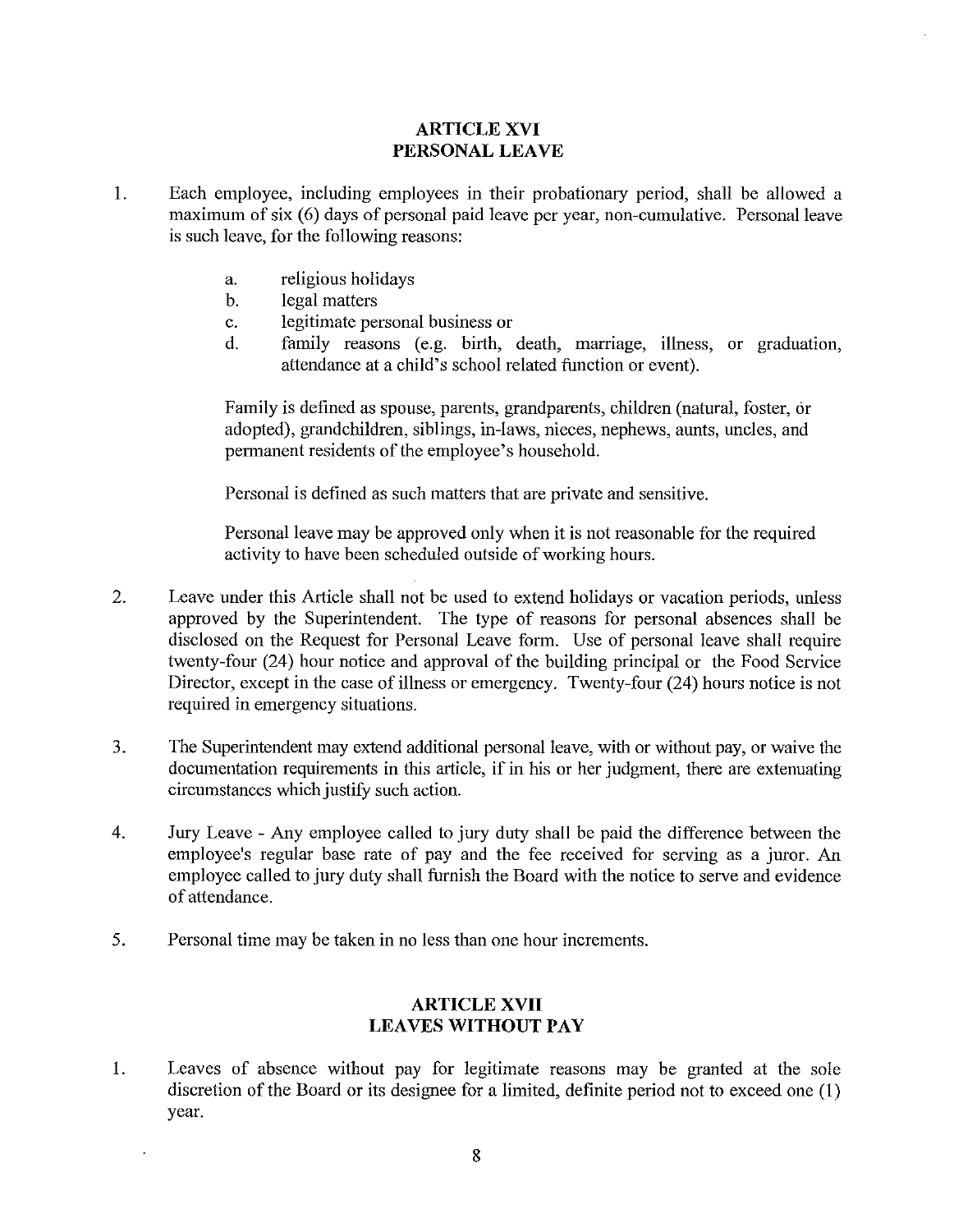- 2. For leaves of duration of thirty (30) days or more, at least sixty (60) days prior to the anticipated commencement of such leave of absence application must be made in writing to the Superintendent stating the reason for the request and the length of time desired. For leaves of less than thirty (30) days duration, written request must be made as soon as possible but, except in cases of emergency, no later than two (2) weeks prior to the anticipated commencement of such leave. A leave of absence expires automatically at the date of expiration approved for the leave. If an extension is required, it must be approved by the Superintendent.
- 3. Maternity disability leave for the purpose of bearing children shall be granted m accordance with applicable federal and state law.
- 4. It is expected that, as far as possible, leave will be arranged as to begin or end at the close of the school year. Exceptions may be approved by the Superintendent or his/her designee.
- 5. Accumulated seniority shall not be lost during the leave of absence.
- 6. Employees shall re-enter if there is an open position at a step to be no higher than one (1) above the one he/she was receiving at the start of the leave.
- 7. No guarantees of any sort as to granting of this leave are made.
- 8. Where applicable, all leaves granted under this contract shall count towards any leave taken pursuant to the FMLA.

#### **ARTICLE XVIII UNION ACTIVITY LEAVE**

- 1. The four (4) members of the Union Negotiating Committee shall be granted leave from duty with full pay for all meetings between the Board and the Union for the purpose of negotiating the terms of the Agreement when such meetings take place at a time during which such members are scheduled to be on duty.
- 2. One member of the Union Grievance Committee and the grievant shall be granted leave from duty with full pay for all meetings between the Board and the Union for the purpose of processing grievances through arbitration when such meetings take place at a time during which such members are scheduled to be on duty.

### **ARTICLE XIX SICK LEAVE**

1. Employees who have completed their probationary period shall be granted ten (10) days sick leave per year with pay to be accumulated at the rate of one day per month, cumulative to 120 days. Upon retirement, pursuant to the terms set forth by the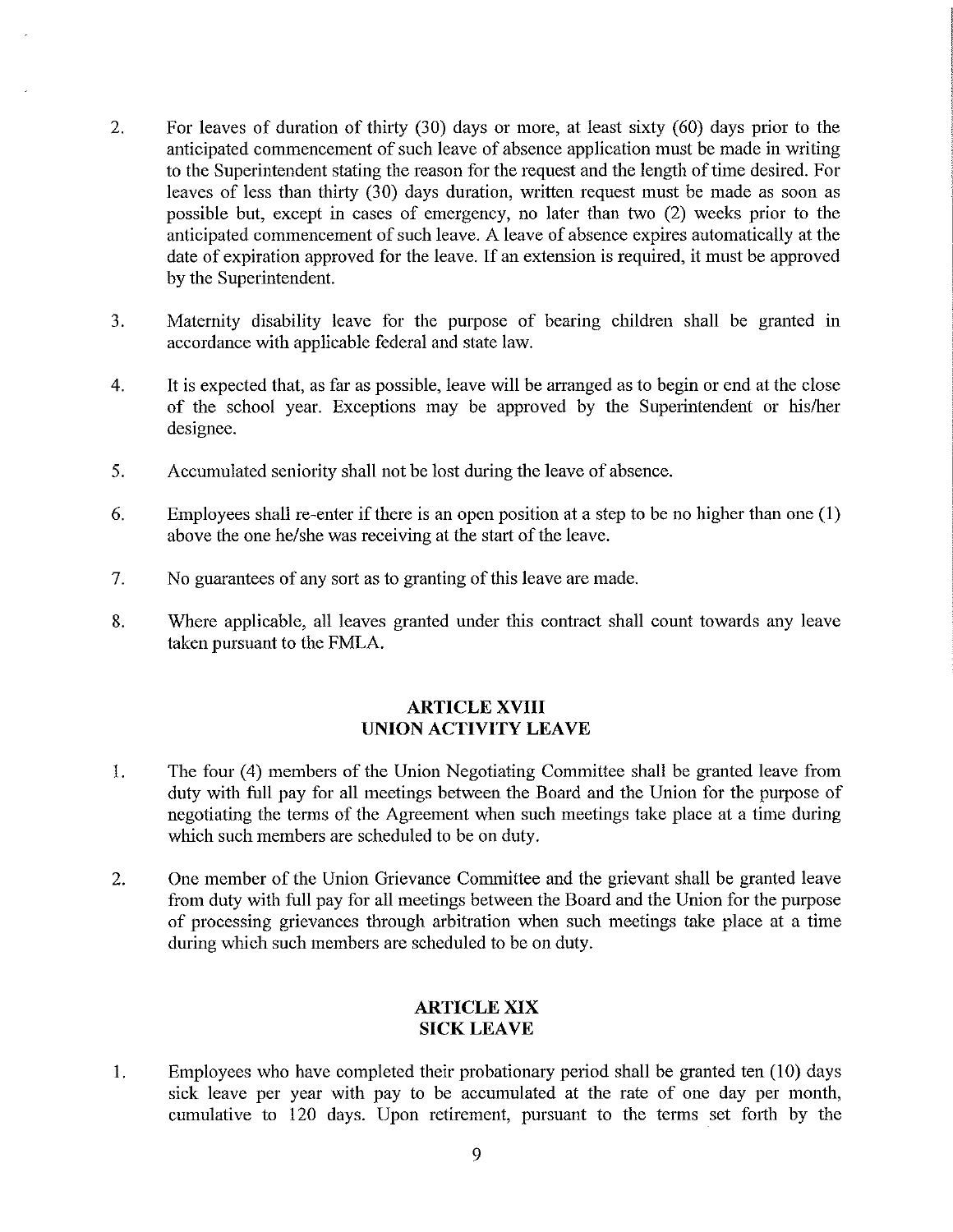Connecticut Municipal Employees' Retirement Fund-B Pension Plan in effect for Town of Waterford, or upon the death of an employee with fifteen (15) or more years service to the Waterford School System, the Board will make payment to the individual employee, or his or her estate, for up to thirty (30) days accumulated sick leave. Employees hired on or after June 27, 2013 shall not be eligible for the payout of unused accumulated sick leave.

- 2. In the event of an expected absence from work due to sickness, the employee must notify his/her immediate supervisor as early as possible and in any event no later than starting time.
- 3. Except for extenuating circumstances, an employee's failure to notify his/her immediate supervisor will result in an unexcused and unpaid absence from work.
- 4. Employees returning from any leave shall retain accumulated unused sick leave.
- 5. In the event a food service employee calls in sick, a substitute may be called in, at the discretion of the cook manager in charge, to cover his/her workload, upon notice to the Food Services Director. When the Cook Manager is ill, the Cook Manager shall notify the Food Service Director who shall contact a worker who shall become the Acting Cook Manager. The Acting Cook Manager shall then arrange for a substitute worker if deemed appropriate by the Director.
- 6. After four (4) consecutive school days of absence, a doctor's certificate certifying the nature of the illness shall be submitted to the Program Director, if requested by the Food Service Director.
- 7. Sick leave may be used for medical appointments in which medical procedures are performed or treatments are administered.

### **ARTICLE XX HOLIDAYS**

1. Employees, including employees in their probationary period, shall be paid annually for the following ten  $(10)$  holidays:

> Columbus Day Veterans' Day Thanksgiving Day Day after Thanksgiving Christmas Day

New Year's Day Martin Luther King Day Presidents' Day Good Friday Memorial Day

2. Whenever the first day of work is before Labor Day employees will be paid for Labor Day as an additional holiday.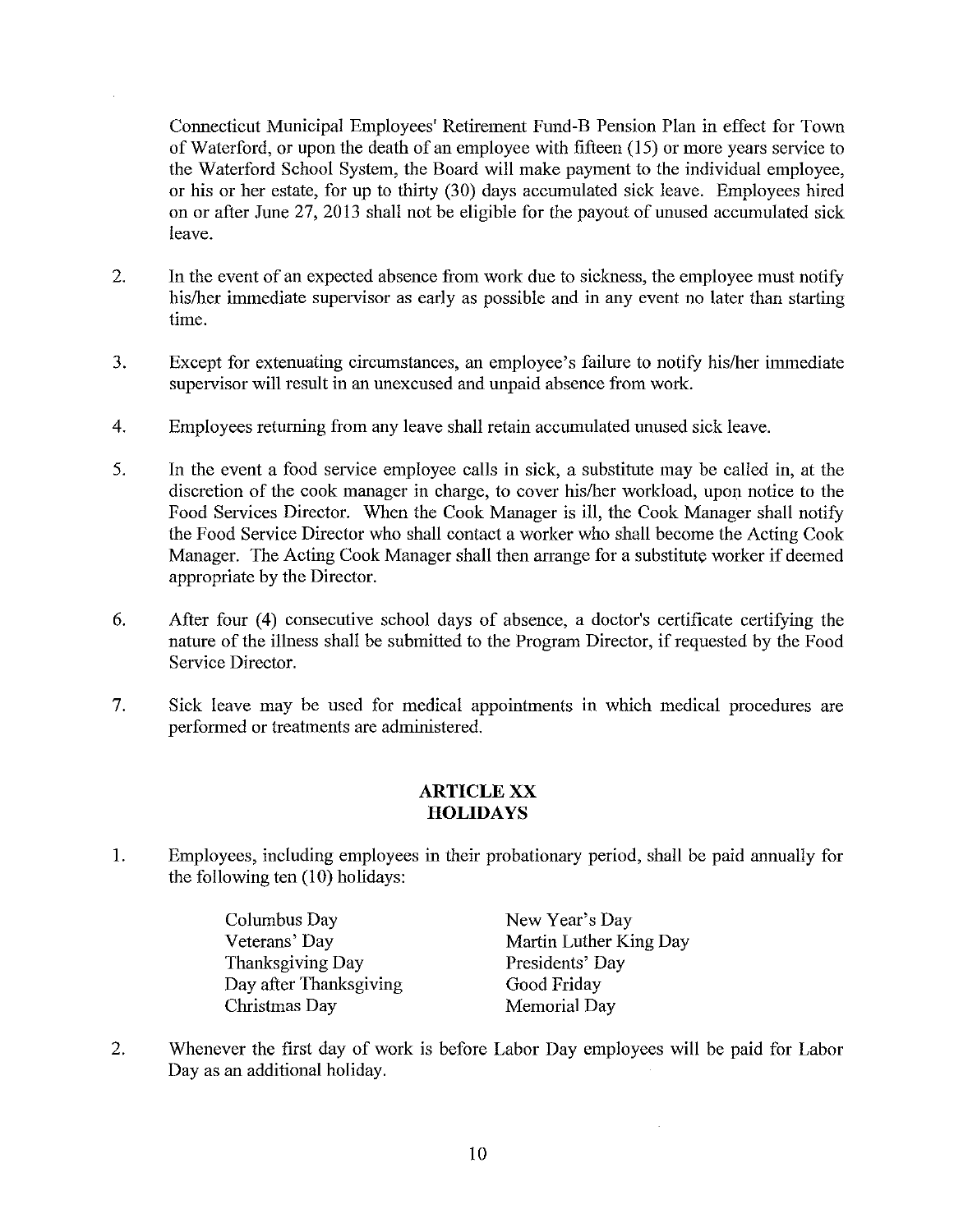#### **ARTICLE XXI PENSION AND RETIREMENT**

- 1. All food service employees who meet the requirements of Municipal Employees Retirement Fund (MERF) Plan B are eligible for a pension as provided by the Town of Waterford and in accordance with the terms of MERF Plan B.
- 2. The terms of retirement shall be as determined by the Connecticut Municipal Employees' Retirement Fund-B Pension Plan in effect for the Town of Waterford.

## **ARTICLE XXII WORKDAYS AND WORK YEAR**

- 1. Hours of work shall be determined by the Board consistent with operational requirements and the interest of education in the system. Employees shall be notified of any changes in their hours of work five work days in advance of the scheduled change, where practicable.
- 2. Work Year: The regular work year for employees shall consist of all full days provided in the academic calendar (including, at the discretion of the Board, any professional development days as may be scheduled within the school year, within one (I) week prior to the commencement of the school year and/or within one week after the conclusion of the school year) published by the Board annually. The Board may require individual employees or groups of employees to report to work on days scheduled as partial days for students. Work scheduled during the week prior to the commencement of the school year, and/or the week after the conclusion of the school year on days that are not considered professional development days shall be considered "extra work" in paid in accordance with paragraph 3 below. Employees shall be paid for a minimum of four (4) hours if they arrive at work and are released from duty before the end of their normal work day due to an early closing by the Board. Employee service during school vacation weeks and professional development days shall be voluntary. In the event that the Board requires an employee to report to work on a scheduled partial day for students, the employee shall be scheduled for at least three (3) hours, or receive a three (3) hour minimum payment for the day, at his/her regular hourly rate.
- 3. All employees who are required to do extra work that is not contiguous to their work day, or who are required to report to work on days not previously scheduled by the Board in accordance with paragraph 2, above, shall receive one and one-half times their hourly wage rate for weekdays and on Saturday. Any work done on a Sunday or holiday shall be at twice their hourly rate. Employee service for extra work opportunities shall be voluntary. Extra work opportunities shall first be offered to employees at the school at which the opportunity is located. If the school-based employees decline such opportunities, the extra work shall then be offered to bargaining unit members at other locations. The Board maintains the right to continue the practice of utilizing Board employees to bring in prepared food and beverages for Board functions.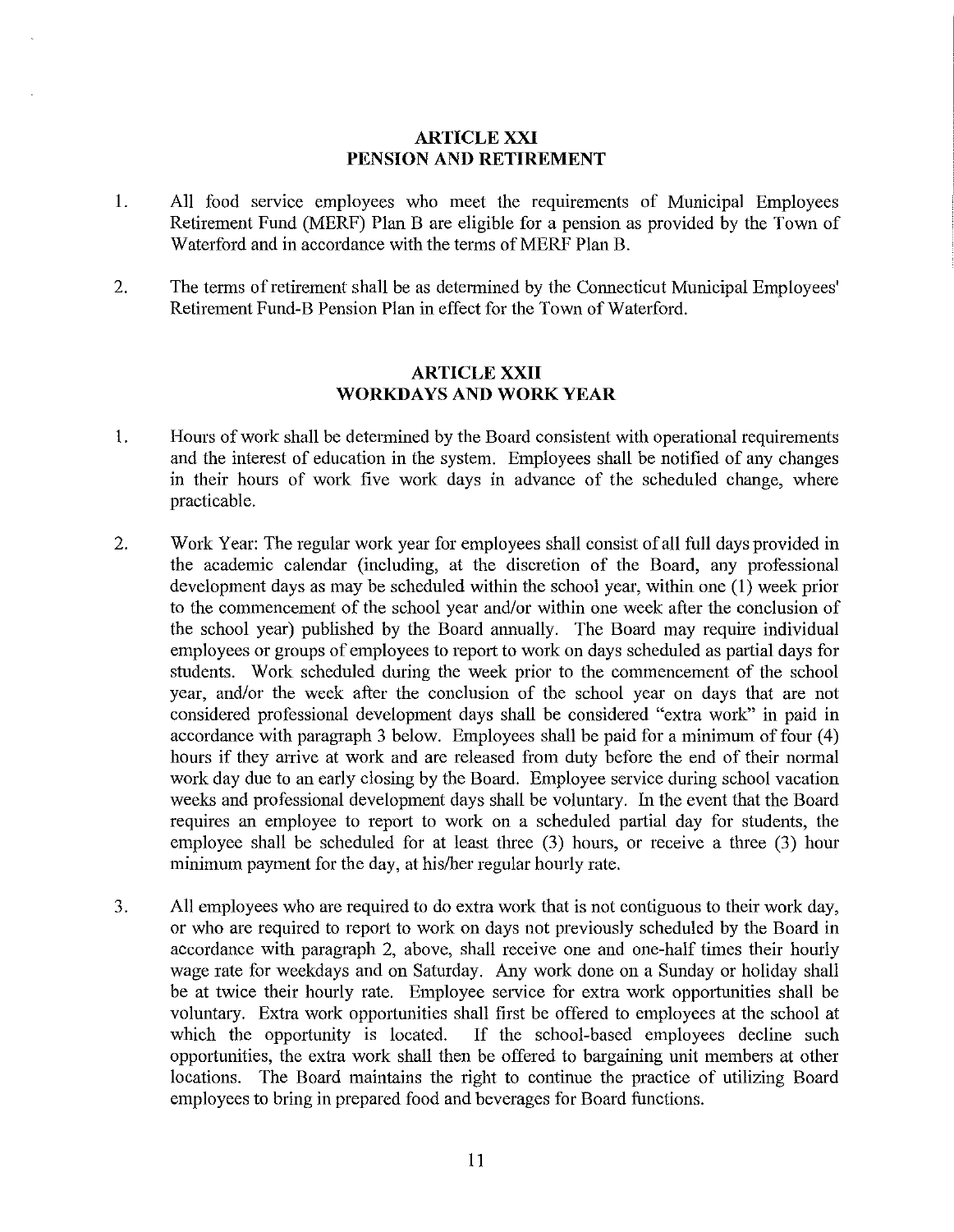- 4. When a food service employee performs all the functions of the job in a higher classification for a period of more than three (3) consecutive working days due to the absence of an employee in said classification, he/she will be paid the wage rate on step one of the higher classification. The higher rate will commence on the fourth day, so long as such work in a higher classification has been approved in advance by the Food Service Director. Any approved, paid leave taken within the time period of work at the higher classification shall be paid at the rate and hours per day of the higher classification, however, employees are prohibited from extending the period of work in the higher classification through the use of paid leave. An excused absence during the period of the work at the higher classification shall not cause the employee to return to the regular rate or restart the three (3) day timeline set forth above. Accrual of paid sick leave shall be at the employee's regular rate and hours per day, unless the employee works at least thirty (30) days in the higher classification.
- 5. Employees who have worked at least ninety (90) work days in· their first year of continuous employment with the Board or who advanced to a higher group and worked in such group for at least ninety (90) days will be credited with one (I) year of service for purposes of step placement on the salary schedule.
- 6. All wages shall be paid by direct electronic deposit to aU. S. Bank or credit union of the employee's choice. Wages shall be computed by using the actual number of hours worked or contractual leave paid for each pay period.

| 2016-17 Wage Schedules   |       |                               |                                |
|--------------------------|-------|-------------------------------|--------------------------------|
| Group I - General Worker |       | Group II - Asst. Cook Manager |                                |
| <b>Step</b>              | Wage  | Step                          | Wage                           |
|                          | 15.89 |                               | 17.39                          |
| 2                        | 16.10 | 2                             | 17.61                          |
| 3                        | 16.65 | 3                             | 18.64                          |
| Group III - Cook Manager |       |                               | Group IV - Cook Manager Middle |
| Elementary               |       |                               | School/High School             |
| <b>Step</b>              | Wage  | <b>Step</b>                   | Wage                           |
|                          | 20.03 |                               | 21.96                          |
| 2                        | 20.36 | 2                             | 22.22                          |
| 3                        | 21.46 | 3                             | 23.38                          |

### **ARTICLE XXIII SALARIES**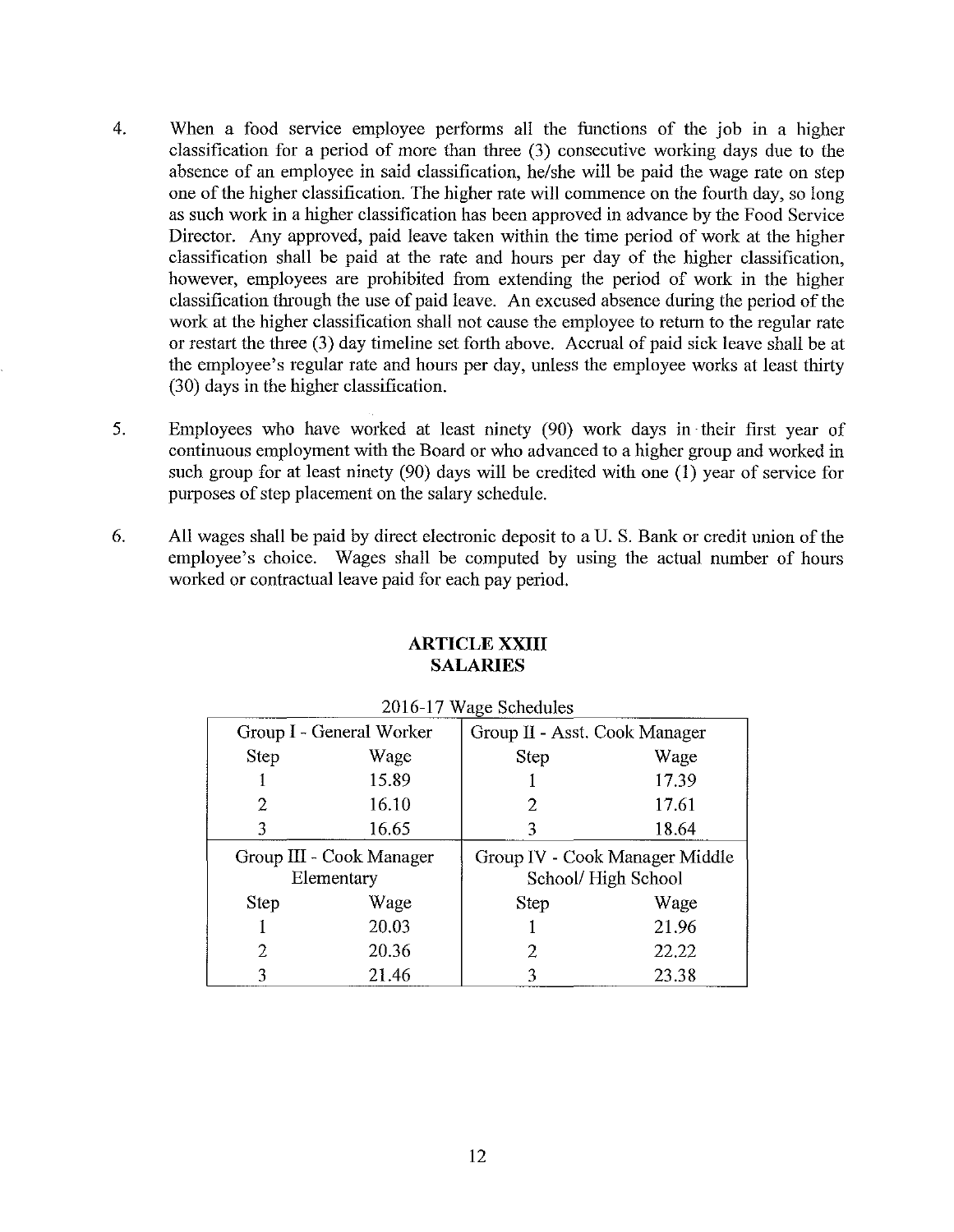| Group I - General Worker |       | Group II - Asst. Cook Manager |                                |
|--------------------------|-------|-------------------------------|--------------------------------|
| Step                     | Wage  | Step                          | Wage                           |
|                          | 16.21 |                               | 17.74                          |
| 2                        | 16.42 | 2                             | 17.96                          |
| 3                        | 16.98 | 3                             | 19.01                          |
| Group III - Cook Manager |       |                               | Group IV - Cook Manager Middle |
| Elementary               |       |                               | School/High School             |
| <b>Step</b>              | Wage  | <b>Step</b>                   | Wage                           |
|                          | 20.43 |                               | 22.40                          |
| 2                        | 20.77 | 2                             | 22.66                          |
|                          | 21.89 | 3                             | 23.85                          |

2017-18 Wage Schedules

|  |  | 2018-19 Wage Schedules |
|--|--|------------------------|
|--|--|------------------------|

| Group I - General Worker |      |       | Group II - Asst. Cook Manager |       |
|--------------------------|------|-------|-------------------------------|-------|
|                          | Step | Wage  | <b>Step</b>                   | Wage  |
|                          |      | 16.62 |                               | 18.18 |
|                          | 2    | 16.83 | 2.                            | 18.41 |
|                          | 3    | 17.40 | 3                             | 19.49 |
| Group III - Cook Manager |      |       | Group IV - Cook Manager       |       |
| Elementary               |      |       | Middle School/High School     |       |
|                          | Step | Wage  | <b>Step</b>                   | Wage  |
|                          |      | 20.94 |                               | 22.96 |
|                          | 2    | 21.29 | 2                             | 23.23 |
|                          | ٦    | 22.44 | ٦                             | 24.45 |

#### **ARTICLE XXIV EXTRA WORK**

- 1. Anytime the cafeteria kitchen and its facilities are to be used for any purpose the Board will require not less than one (1) member of this bargaining unit to be present to either work or to supervise the proper care of the equipment being used as well as the maintenance of their employment area. Said employee shall receive his/her proper wage for this extra work.
- 2. When third parties utilize school cafeteria facilities, such utilization shall only be permitted pursuant to the terms of a fee agreement between the Board and the third party and based on the type and extent of usage by the third party. A fee will be set (1) where the third party is using the premises, with the exception of the kitchen facilities, and has agreed to provide its own food, service, equipment and cleanup; (2) where the third party has agreed to provide its own food, service, and clean-up and wishes to utilize the equipment (pots, pans, dishes, stoves, trays, slicers, etc.); and (3) where the third party wishes to hire bargainng unit members for catering functions. The contract will contain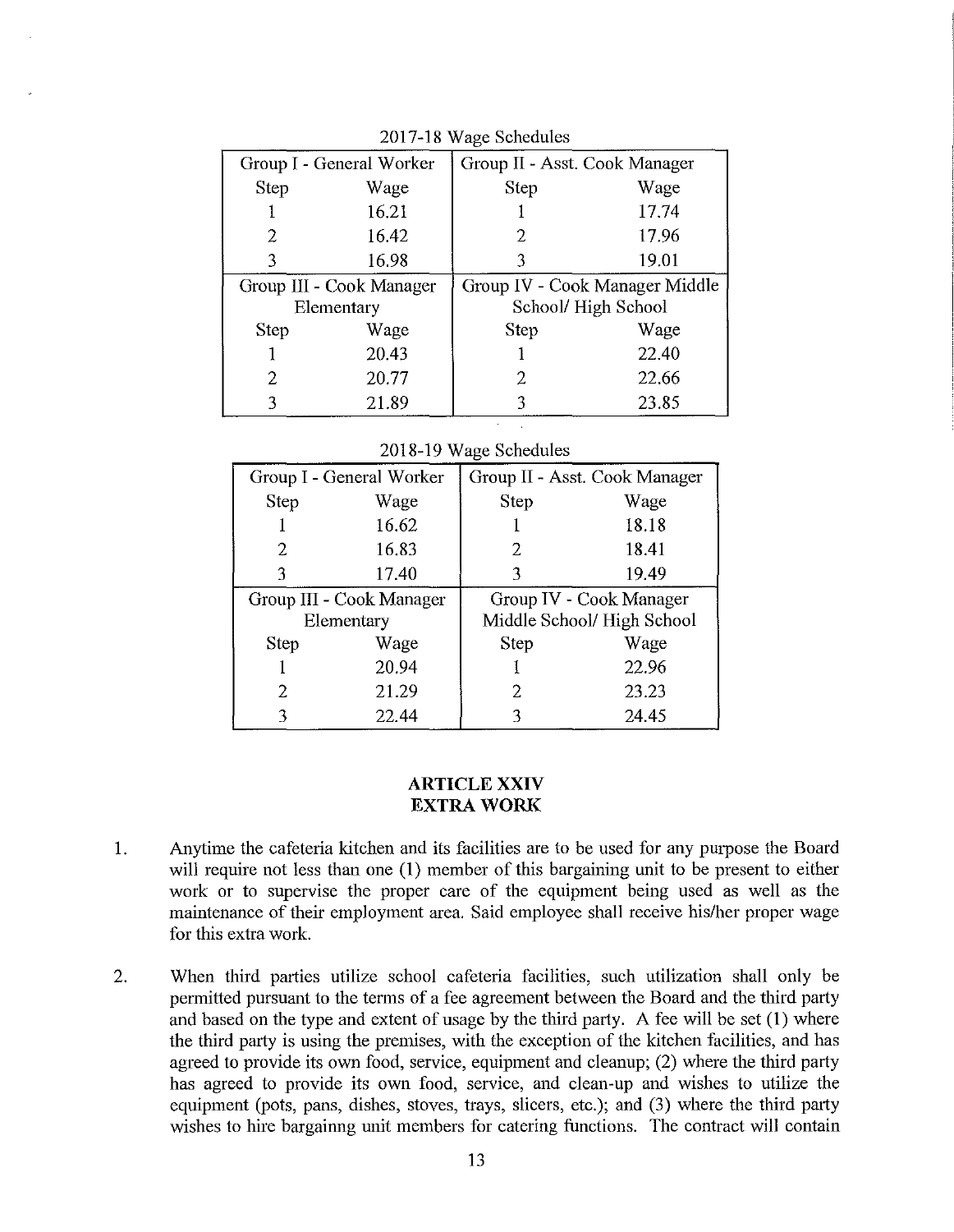provisions for reimbursement of any extra costs where the third party fails to fulfill any of the contract conditions resulting in additional work time for the staff or other additional costs. Bargaining unit members shall be compensated at one and one-half times their hourly wage rate for such third-party work on weekdays and on Saturday. Any third-party work done on a Sunday or holiday shall be at twice their hourly rate.

- 3. Cook Managers' Meetings- Employees required to attend cook managers' meetings after work shall be paid at their regular hourly rate for the time spent at said meeting.
- 4. Extra hours for inventory, short-staffing and bookkeeping may be granted with prior approval of the Food Services Director, and such approval shall not be umeasonably denied. In the event that the need for extra hours arises after the Food Services Director is not available, prior approval may be granted by the Director of Finance and Operations.

#### **ARTICLE XXV LONGEVITY**

Employees shall receive an additional compensation in the amount set forth below. Payment shall be earned on his/her anniversary date in recognition of length of service and payment will be made annually in one lump sum paid the second pay period of the month of an employee's anniversary.

|                  | 4 Hours Per Day | 5 Hours Per Day | 6 Hours Per Day |
|------------------|-----------------|-----------------|-----------------|
| 6 to 10 years    | \$226.00        | \$245.00        | \$275.00        |
| 11 to 15 years   | 279.00          | 305.00          | 325.00          |
| 16 to 20 years   | 329.00          | 365.00          | 425.00          |
| 21 years or more | 384.00          | 425.00          | 525.00          |

Employees hired on or after June 27, 20!3 shall not be eligible for this benefit.

## **ARTICLE XXVI UNIFORM ALLOWANCE**

Employees shall receive a uniform allowance of two hundred and fifty dollars (\$250.00) to cover the cost of uniforms and/or shoes. Payment will be made by separate check in the first pay period in September, only for those in employment on the first day of the student's scheduled school year.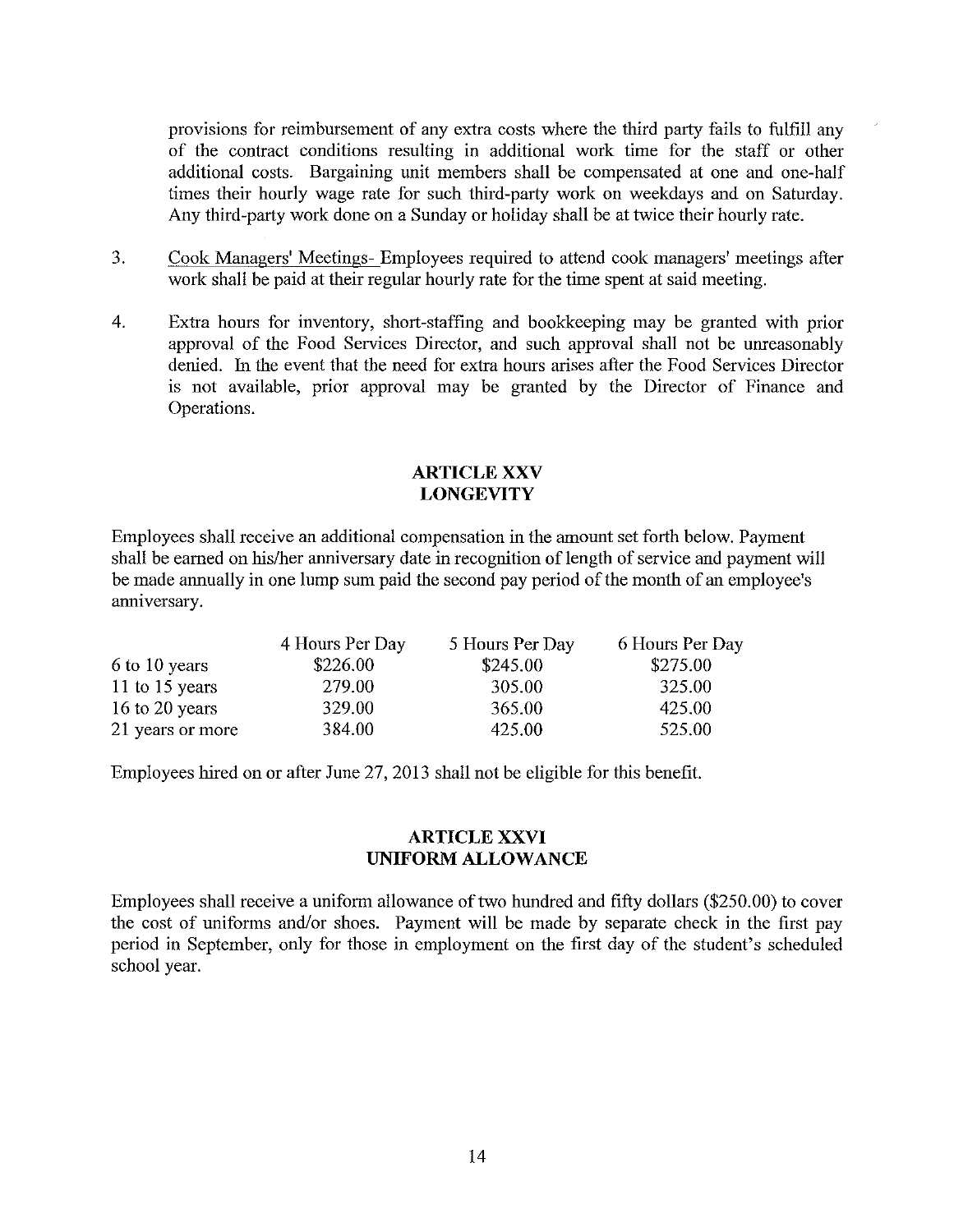## **ARTICLE XXVII HEALTH INSURANCE BENEFITS**

#### Section 1

Payment for the medical insurance plans listed below shall be made by the Board of Education for requesting members of the bargaining unit employed a minimum of four (4) hours per day who have been employed at least three (3) continuous years by the Board shall be eligible for both of the insurance plans listed below.

After ninety (90) continuous calendar days of employment, employees employed at least five (5) hours per day and less than three (3) continuous years or employment by the Board shall only be eligible for the High Deductible Health Insurance plans, on the terms and conditions described below.

#### Section 2

The Board shall have the right to fully or self-insure for any of the insurance benefits described in this Article and/or to change administrators/carriers/plans for any of the insurance benefits, provided that the overall level of benefits remains substantially equivalent to the overall level of benefits in effect immediately preceding any such change.

Prior to implementation of any change, the Board shall provide UPSEU and the Union's local Unit President with the specific proposed change(s) in administrators/carriers/plans in writing. The Union shall have at least thirty calendar days from the date the new administrators/carriers/plans information is presented to the Union to review the proposed changes. If the Union does not approve of the proposed changes, it shall submit a written statement detailing the reasons for such disapproval, specifically listing the aspects of the proposed change to which it objects. The Union must submit this written statement within thirty (30) calendar days of the notification period noted above. Failure to submit such statement within the aforementioned day time period shall be deemed approval of the proposed plan and a waiver of any right to arbitrate the issue. Notwithstanding the time periods set forth in this section, the Board shall have the right to modify the proposed change $(s)$  in order to satisfy any concems articulated by the Union, and offer the Union a proposed plan designed to address those concems. The offering of such a revised plan shall not restart the timelines set forth in this section.

The Union may resolve any dispute under this section by submitting the issue to arbitration with the American Arbitration Association within ten (10) business days of receipt of the Superintendent's written notice that the Board intends to implement the new plan/carrier/administrator. The arbitrator in the aforementioned dispute shall have experience in insurance matters. Prior to implementing any change(s), 1) the parties must agree on the proposed changes or an agreeable revision thereto, 2) the Board must receive a written decision from the arbitrator, or 3) the time period for filing for arbitration set forth in this section must expire without a filing for arbitration by the Union. The charges by the arbitration board shall be shared fifty (50%) percent by the Union and fifty (50%) percent the Board.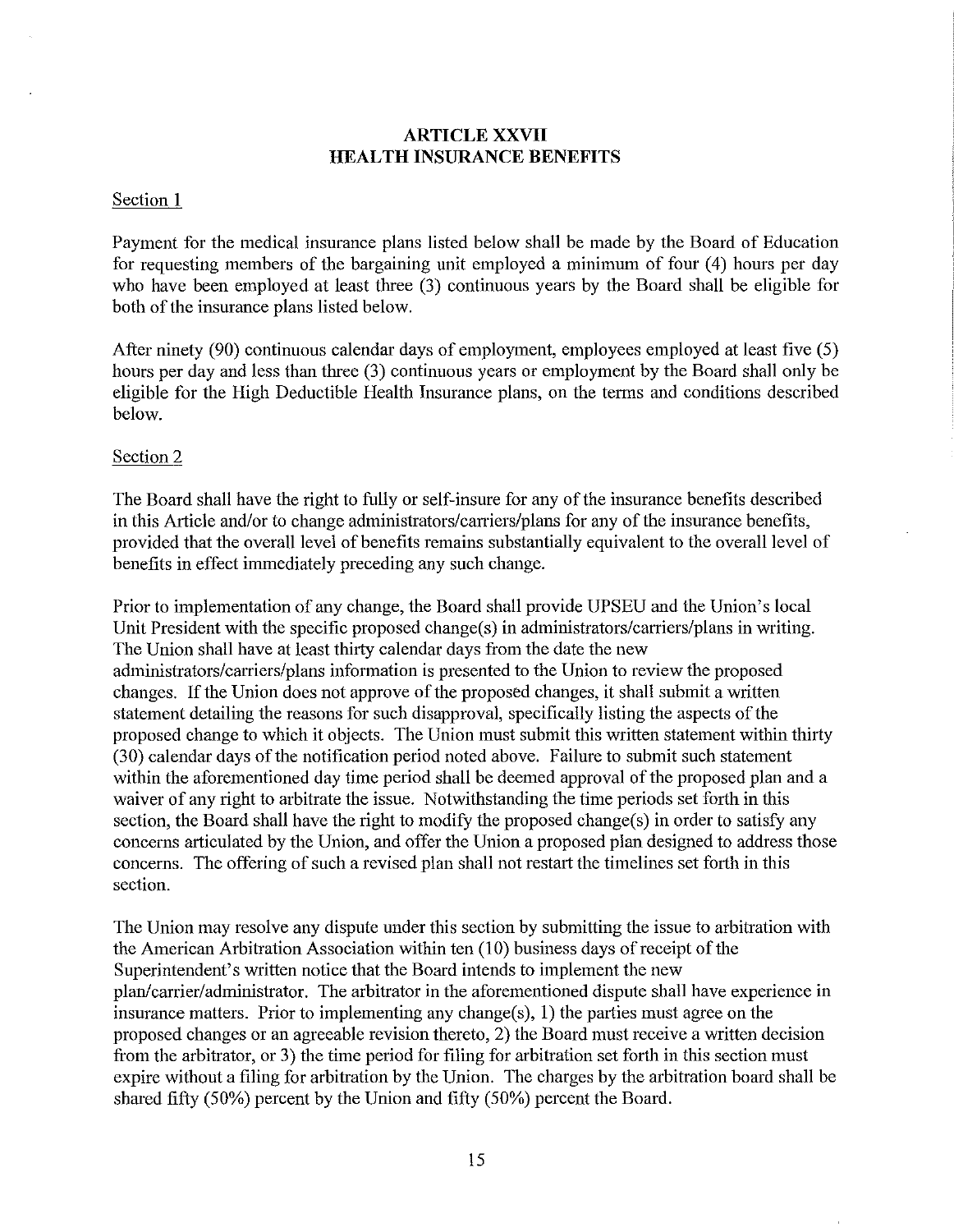## Section 3

- A. Effective as soon as practicable after the execution of this agreement, a Preferred Provider Organization Plan (the "2016 PPO Plan") will be offered to eligible compliant participating employees (as defined below) at a rate of eighty-three percent (83%) percent of the fully insured premium or fully insured equivalent rates with the employee paying seventeen percent (17%) of the fully insured premiums or fully insured equivalent rates. In the 2017- 2018 contract year, the Board shall pay eighty-two percent (82%) of the fully insured premium or fully insured equivalent rates, with the employee paying eighteen percent (18%) of the premiums. In the 2018-2019 contract year, the Board shall pay eighty-one percent (8 I%) of the fully insured premium or fully insured equivalent rates, with the employee paying nineteen percent (19%) of the premiums. The 2016 PPO Plan is described in summary form in Appendix A.
- B. Effective as soon as practicable after the execution of this agreement, a high deductible health care plan offered with a health savings account feature (the "2016 HDHP Plan") will be offered to eligible compliant participating employees as a voluntary option and will be mandatory for non-compliant employees. For employees eligible for a Board contribution, the Board will contribute fifty percent (50%) of the annual deductible to the employee's HSA, as described in more detail in Appendix B. In the 2016-2017 contract year, the Board shall pay eighty-eight (88%) percent of fully insured premium or fully insured equivalent rates with the employee paying twelve percent (12%) of the premiums. In the 2017-2018 contract year, the Board shall pay eighty-seven (87%) percent of fully insured premium or fully insured equivalent rates with the employee thirteen percent (13%) of the premiums. In the 2018-2019 contract year, the Board shall pay eighty-six (86%) percent of fully insured premium or fully insured equivalent rates with the employee fourteen percent (14%) of the premiums. The 2016 HDHP Plan is described in summary fonn in Appendix B. Noncompliant employees shall be required to participate in the 2016 HDHP Plan.

À

### Section 4

Master Group policies are available in the business office for more specifics. The master certificates and/or policies are the goveming documents when it comes to the Board's insurance plans; the information contained herein and in the contract appendices is intended as a summary.

### Section 5

The Board shall pay for dental insurance for employees employed a minimum of four ( 4) hours per day who have been employed at least three (3) continuous years by the Board at a costsharing percentage equal to that it pays for the PPO Plan, and the employee shall pay the remaining percentage of the cost of individual or family dental plan as selected by the Board. The Dental Plan is described in summary form in Appendix C.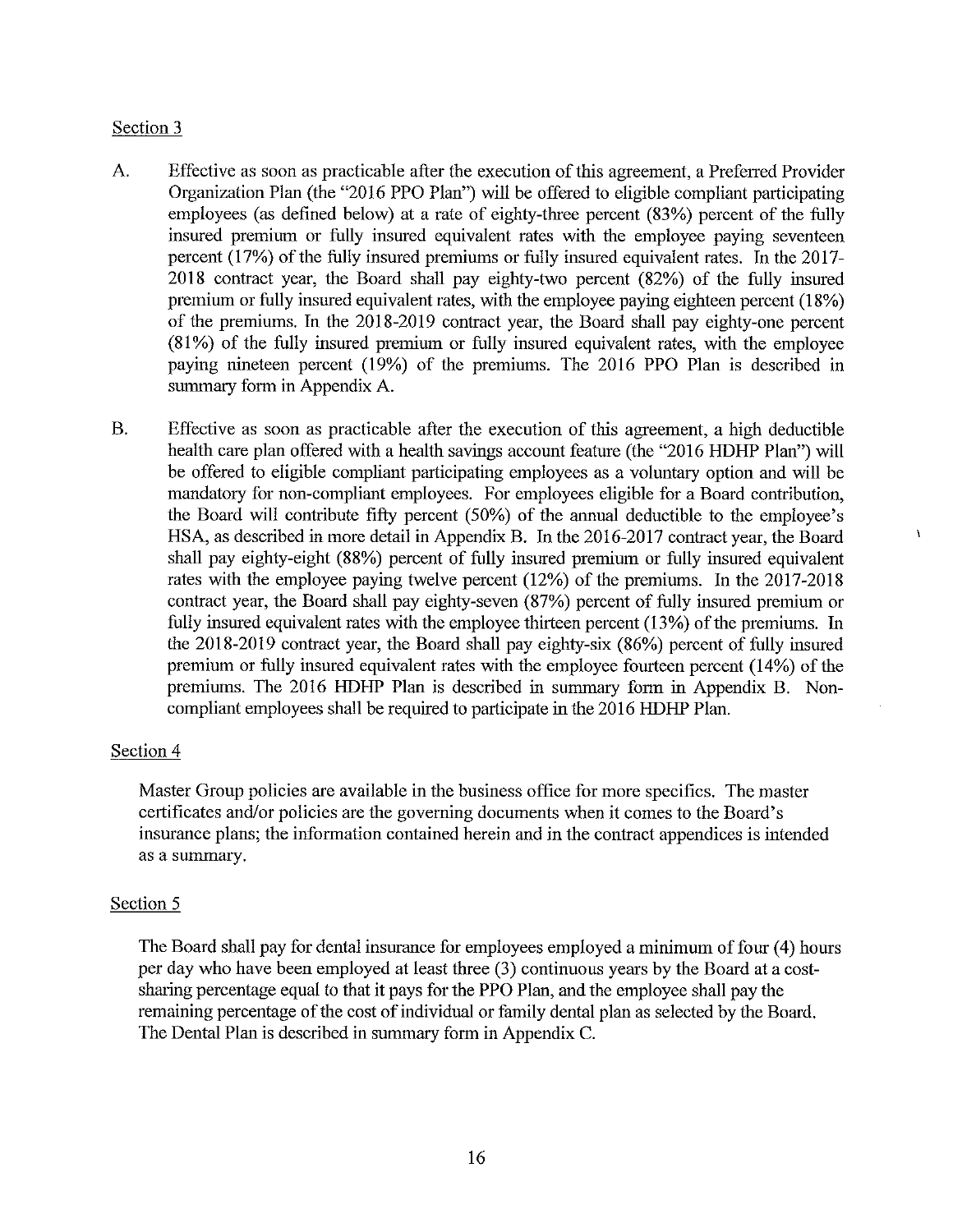Section 6 (Insurance for Employees who have Completed less than Three Years of Service)

After ninety (90) continuous calendar days of employment, all Bargaining Unit members employed less than three (3) continuous years, on a schedule of at least thirty (30) hours per week, are eligible for the 2016 HDHP Plan, with the same premium contributions as set forth above. However, such employees are not eligible for any funding of the deductible through a Board HSA contribution, until such employees have served at least three (3) continuous years in this bargaining unit.

After ninety (90) continuous calendar days of employment, all Bargaining Unit members employed less than three (3) continuous years, on a schedule of at least thirty (30) hours per week, the Board shall also provide for the dental plan benefits as described in summary form in Appendix C, on the same terms and conditions as employees that have been employed for three (3) years of more, on the plan as selected by the Board.

Employees must have worked at least ninety (90) days during a contract year in a position within the bargaining unit to be credited with a year of continuous employment.

### Section 7

A. Waiver Payment for employees working four (4) or more hours per day with at least three (3) years of service:

Employees working four (4) or more hours per day who have completed at least three (3) years of continuous service, and who waive their eligibility, shall receive in October of the school year a lump sum payment of five hundred dollars (\$500) for single coverage, seven hundred and fifty dollars (\$750) for two-person coverage, and one thousand dollars (\$1000) for family coverage. Notice of intention to waive insurance coverage shall be completed by the employee upon hire, and shall be effective until revoked. In order to obtain or resume coverage, written notice of intent to obtain or resume coverage must be received by the Business Office no later than May 1, to be effective in the following contract year and thereafter until further notice. Waiver of premium procedures must be acceptable to the insurance carrier.

Employees hired on or after June 27, 2013 shall not be eligible for this benefit.

B. Waiver Payment for employees working five (5) or more hours per day with less than three (3) years of service:

Employees working five (5) or more hours per day who have completed less than three (3) years of continuous service, and waive their eligibility, shall receive in October of the school year a lump sum payment of two hundred fifty dollars (\$250) for single coverage, three hundred and seventy-five dollars (\$375) for two-person coverage, and five hundred dollars (\$500) for family coverage. Notice of intention to waive insurance coverage shall be completed by the employee upon hire, and shall be effective until revoked. In order to obtain or resume coverage, written notice of intent to obtain or resume coverage must be received by the Business Office no later than May I, to be effective in the following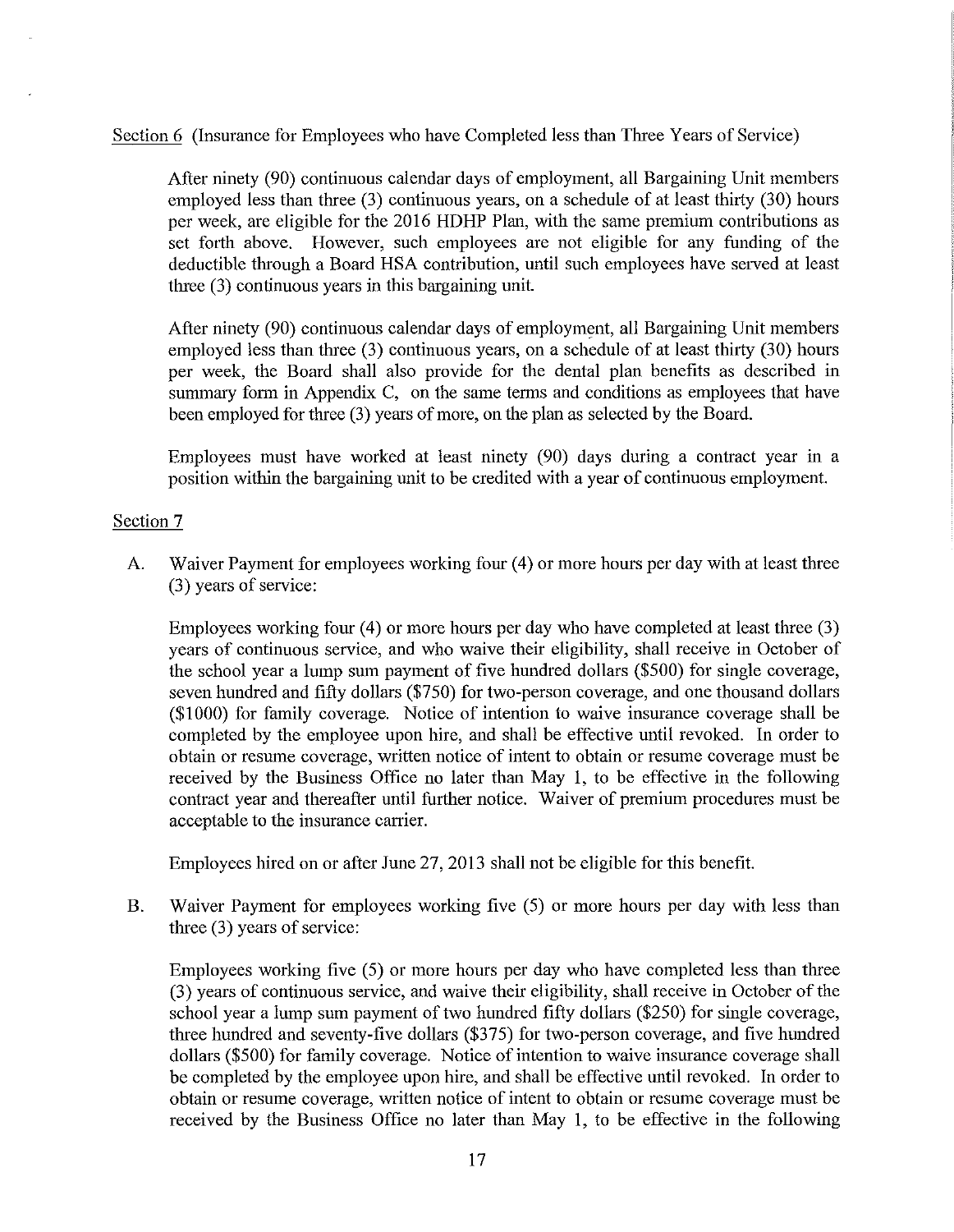contract year and thereafter until further notice. Waiver of premium procedures must be acceptable to the insurance carrier.

Employees hired on or after June 27,2013 shall not be eligible for this benefit.

C. Employees who begin their employment after the date of issuance of the payment noted above will not be eligible to receive such payment for the school year in which they were hired.

### Section 8

One hundred percent (100%) of the premium for a Twenty Thousand Dollar (\$20,000) tetm life insurance policy, the carrier to be determined at the sole discretion of the Board.

#### Section 9

Individual employees may have the option of purchasing at group rates any insurance benefits provided to other bargaining units through payroll deduction on the second payday of the month.

### Section 10

The Board shall maintain a Section 125 Salary Reduction Agreement (RA) which will be designed to permit exclusion from taxable income the employee's share of health insurance premiums. Within said Salary Reduction Agreement, the Board shall also adopt and maintain a flexible spending account for the purpose of enabling eligible employees to divert a portion of their gross salaries, prior to reduction for federal income taxes, by a minimum of \$100 to a maximum of \$5,000 per plan year for health reimbursement, and by a minimum of \$500 to a maximum of \$5,000 per plan year for dependent care, into an account from which, during the course of the plan year, they can be reimbursed for health care costs and dependent care costs they or their covered dependents incur which are not covered by the medical or dental plans described in this article, including but not limited to their share of the premium costs for such plans. The following provisions will apply.

- (i) Under no circumstances will the Board be required to contribute any monies to the RA Plan or to any account established pursuant thereto.
- (ii) Each employee desiring to participate in the RA Plan must apply for participation and emoll by submitting completed forms provided by the Board thirty (30) days prior to September 1 of each plan year in which he or she desires to participate.
- (iii) Each employee accepted as a participant in the RA Plan must, thirty (30) days prior to September I, inform the Board in writing of the amount he/she wishes to contribute to the account during the plan year (a minimum of \$100 to a maximum of \$5,000 per plan year for health reimbursement, a minimum of \$500 to a maximum of \$5,000 per plan year for dependent care), which shall be divided by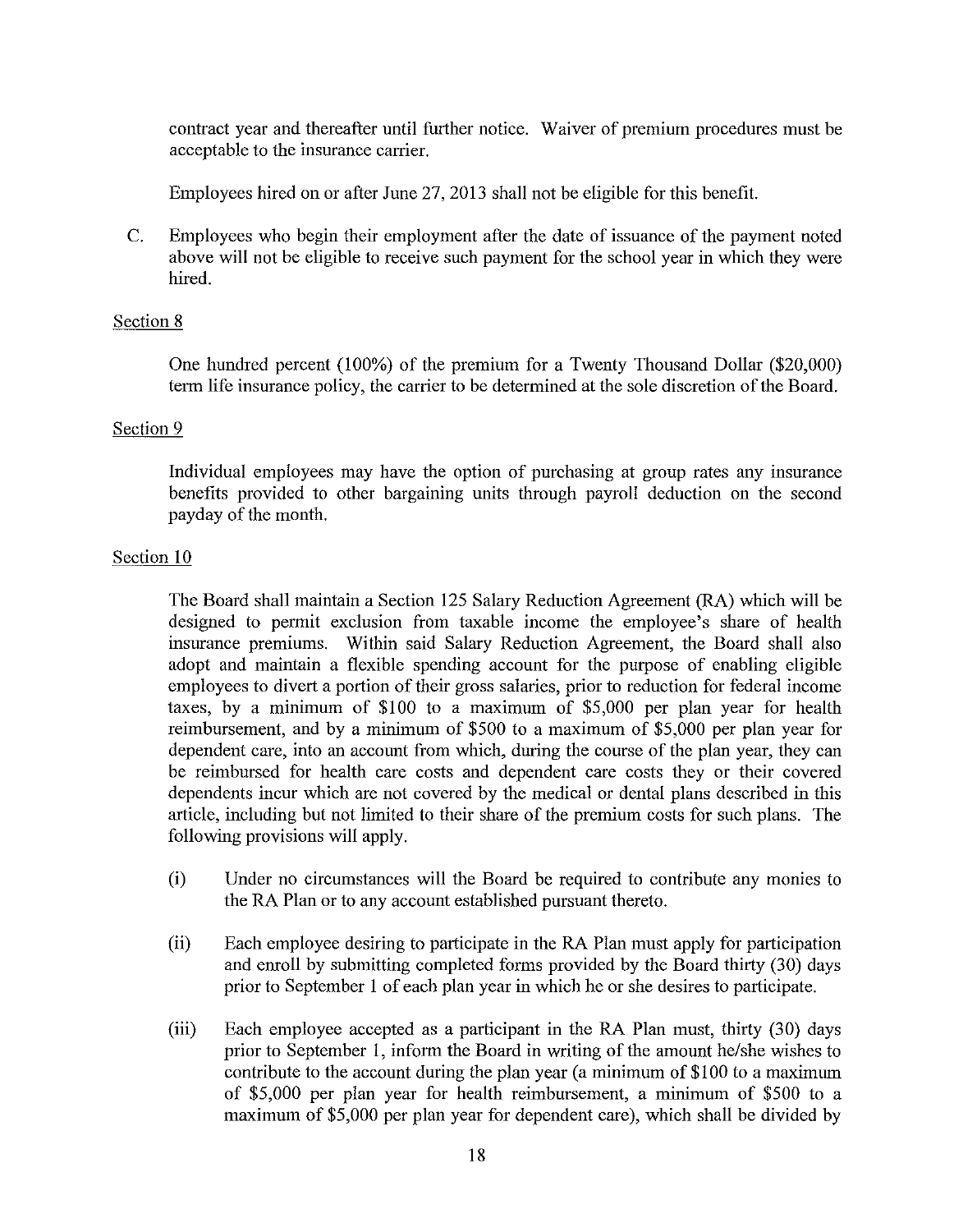the number of payroll periods scheduled for the plan year to determine the amount to be deducted from each paycheck during that plan year.

- (iv) As a condition precedent to the establishment of an account under the RA Plan, the employee must submit to the RA Plan Administrator, on forms approved by the Board, written authorization for the Board to deduct from his or her salary, the amounts to be divetied to his or her RA Plan Account, which shall be the same amount from each paycheck issued during the plan year. As a further condition, the employee shall pay, by authorized automatic payroll deduction, the monthly charge for participation in said plan attributable to him/her.
- (v) Unexpended balances in each RA Account at the end of each plan year will be forfeited in accordance with legal requirements. The RA Plan will be governed by the terms of the RA Plan description. It is intended that the RA plan shall be interpreted, whenever possible, to comply with such terms of the Internal Revenue Code. In the event the RA Plan Administrator determines, before or during any plan year, that the RA Plan may fail to satisfy any non-discrimination requirement if imposed by the Code or limitation on benefits to cetiain participants, the RA Plan Administrator shall take such action as he/she deems appropriate under rules uniformly applicable to similarly situated participants.
- (vi) The Board makes no representations or guarantees as to the initial or continued viability of such a salary reduction agreement, and shall incur no obligation to engage in any form of impact bargaining in the event that a change in law reduces or eliminates the tax-exempt status of employee insurance premium contributions. So long as the Board makes a good faith effort to comply with this paragraph, neither the union or any employee covered by this Agreement shall make any claim or demand, nor maintain any action against the board or any of its members or agents for taxes, penalties, interest or other cost of loss arising from a flaw or defect in the salary reduction agreement, or from a change in law which may reduce or eliminate the employee tax benefits to be derived therefrom.

#### Section 11

Effective July 1, 2016, the Board will implement wellness incentive programs for employees enrolling in the health plans. Employees employed a minimum of four (4) hours per day who have been employed at least three (3) continuous years by the Board and enrolled in a Board sponsored health plan will be automatically enrolled in the Board's wellness incentive program as described herein. If during the preceding calendar year, the employee and the employee's enrolled spouse and dependents (as applicable) participated in all applicable components of the Board's wellness incentive program, the employee shall be deemed a "compliant participating employee." If during the preceding calendar year, the employee or the employee's enrolled spouse or dependents (as applicable) failed to participate in one or all applicable components of the Board's wellness incentive programs, the employee shall be deemed a "non-compliant employee." Non-compliant enrollees will be required to enroll in the 2016 HDHP Plan. The Board's wellness incentive program consists of a "benefits based" wellness incentive program.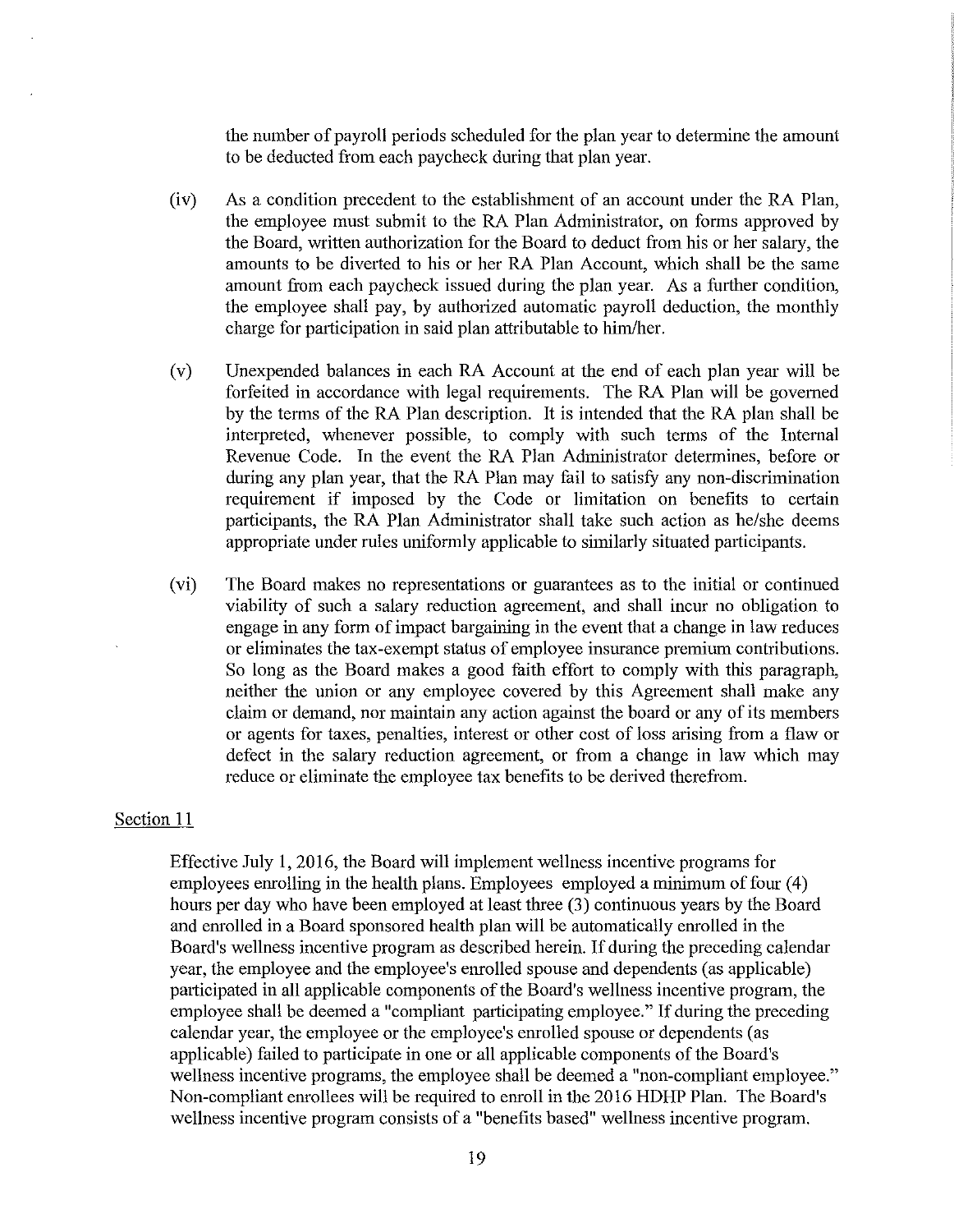The Board shall make a designation of a employee's status as a compliant participating or non-compliant employee on an annual basis, based on the employee's participation in wellness incentive program requirements during the preceding calendar year. The Board shall give notice of an employee's status at least two (2) times per year on or before January 31st and on or before April 15th.

For contract year 2016-2017, all enrolled employees shall be designated as "compliant participating employees."

A. Benefits Based Program:

Employees, their spouses and their enrolled dependents twenty (20) years of age or older will be enrolled in the benefits based program, which will require participants to obtain recommended preventive care services. Preventive services shall include those services outlined in Appendix E.

B. Non-Compliant Employees:

If during the preceding calendar year, the employee or the employee's enrolled spouse or dependents (as applicable) failed to participate in one or all applicable components of the Board's wellness incentive programs, the employee shall be designated a "non-compliant employee." Effective July 1st following the designation of an employee as a non-compliant employee, non-compliant employees shall only be offered the 2016 HDHP Plan described in Appendix B. If during the preceding calendar year, the employee and the employee's enrolled spouse and dependents fully participate in all applicable components of the Board's wellness incentive programs, the employee shall be designated a "compliant participating employee." Effective the following July  $1<sup>st</sup>$  the compliant participating employee shall be offered the 2016 PPO Plan and the 2016 HDHP Plan on the terms and conditions applicable to compliant participating employees.

### **ARTICLE XXVIII PERSONNEL FILES**

- 1. Employees shall have the right to review his/her personnel file by appointment and shall be given copies of all evaluation reports placed in said files.
- 2. Employees shall have the right to respond, in writing, to any material placed in their personnel file.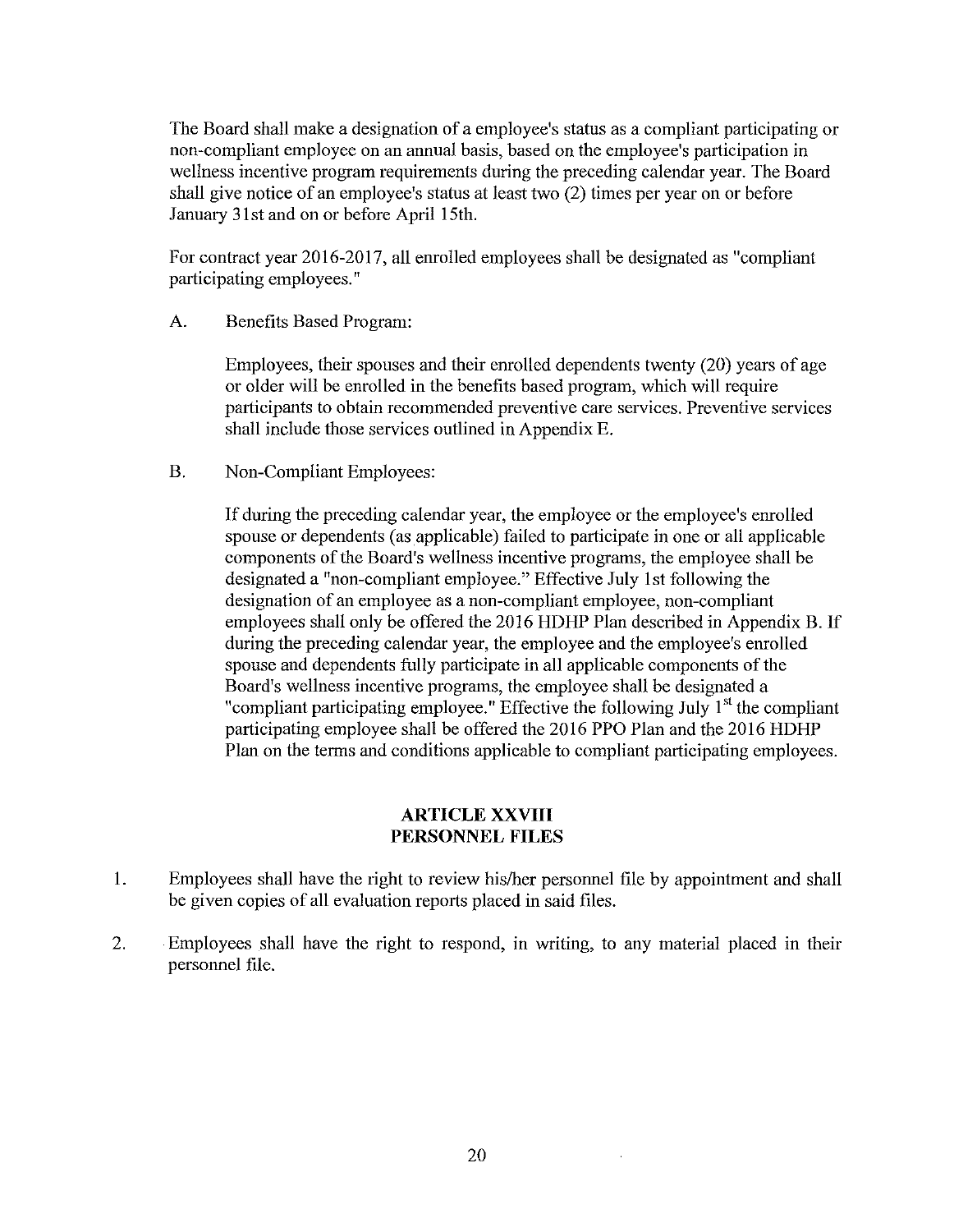#### **ARTICLE XXIX COURSE REIMBURSEMENT AND PROFESSIONAL DEVELOPMENT DAYS**

When, in the judgment of the Superintendent, or his/her designee, a course for which reimbursement is requested will make a meaningful contribution to a more effective performance of the duties to which the staff member is assigned or would enhance professional growth, then such reimbursement may be granted. Courses must have the approval of the Superintendent at least fifteen (15) days prior to the start of the course. A maximum of up to one hundred-fifty dollars (\$150) will be allotted for each course upon satisfactory completion of said course. Each year one thousand dollars (\$1,000) for course reimbursement will be provided for employees in the bargaining unit. This amount may not be overexpended.

Comse reimbursement is payable in one lump sum in the calendar year in which the course is completed and a transcript submitted. Bargaining unit members must submit an official grade report or an official transcript of the approved course( s) and a copy of the bill for tuition and fees. The employee must have a grade of B or better or achieve a Pass in a Pass/Fail course to be reimbursed. Payment shall be made as soon as practicable after submission of the appropriate documents. All bargaining unit members must be employed by the Waterford Board of Education at the time payment is made in order to receive reimbursement.

When, in the judgment of the Superintendent, or his/her designee, a Professional Development Day is requested which will make a meaningful contribution to a more effective performance of the duties to which the staff member is assigned or would enhance professional growth, then such a day may be granted.

## **ARTICLE XXX LABOR MANAGEMENT COMMITTEE**

There shall be a joint Labor Management Committee, with up to 3 representatives of management appointed by the Superintendent of Schools and up to 3 representatives of the employees appointed by the Union. The employee representatives shall make efforts to include 1 representative from each level (elementary, middle and high school). Each patty shall select a contact person to whom information can be sent and with whom scheduling can be arranged.

The Labor Management Committee shall meet on a schedule to be mutually agreed by the Board and the Union. Meetings shall be scheduled so as not to interfere with day to day operations.

The discussions of the Labor Management Committee shall not be considered bargaining under the MERA.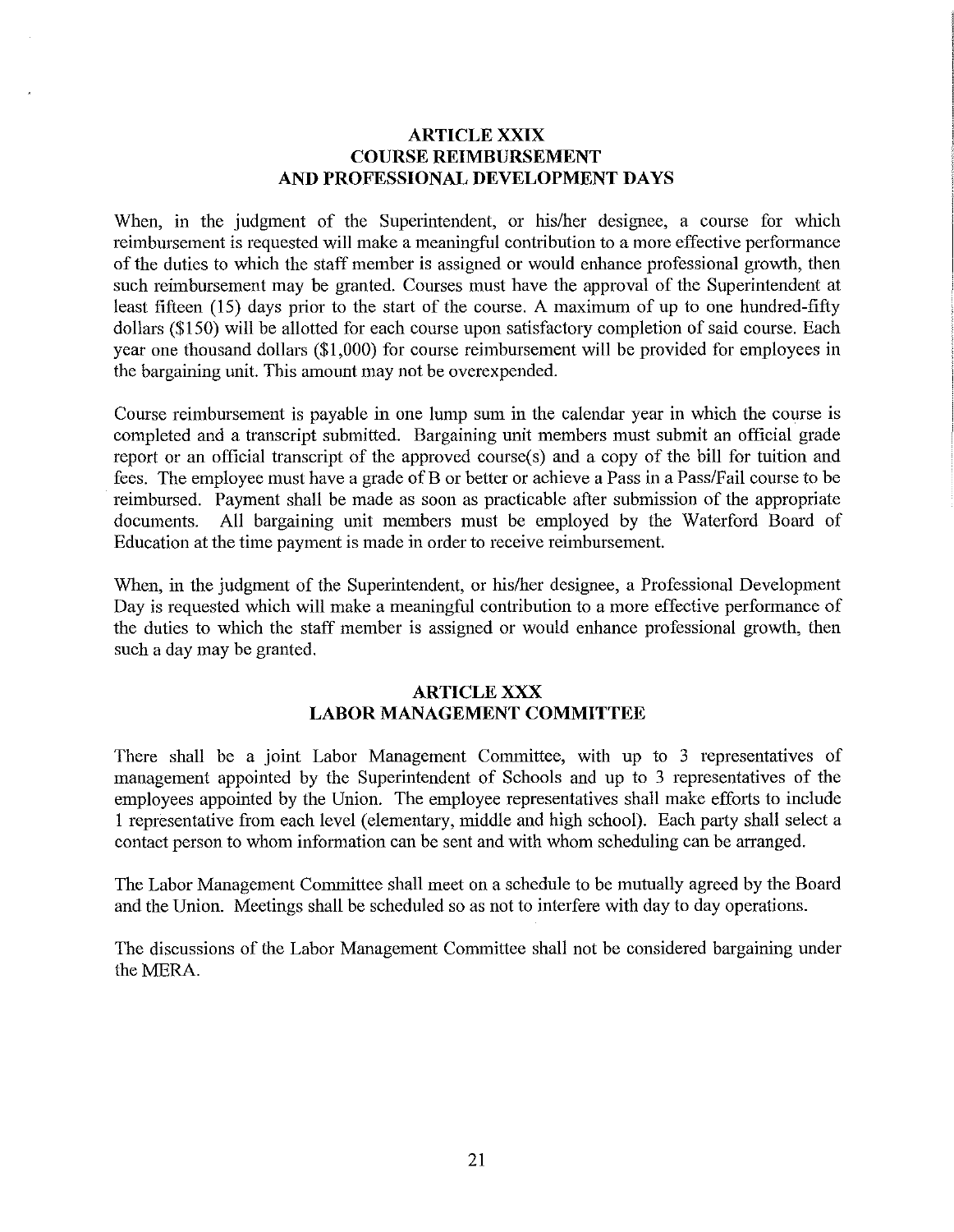## **ARTICLE XXXI DURATION**

- 1. The provisions of this Agreement shall be effective as of the date of ratification by both parties and shall continue and remain in full force and effect to and including the thirtieth day of June 2019, provided, however, only wage and step increases (Article XXIII), and longevity (Atticle XXV) shall be applied retroactively from July 1, 2016. New medical and prescription insurance co-pays (hospital, outpatient and prescription) shall begin as soon as practicable after the execution of this Agreement.
- 2. This contract shall be automatically renewed from year to year unless either party shall notify the other, in writing, at least one hundred twenty (120) days prior to the termination date (or, if renewed, the anniversary date).

#### **SIGNATURE BLOCK**

IN WITNESS WHEREOF, the parties hereunto have caused these presents to be executed by their proper officers, hereunto duly authorized, and their seals affixed hereunto as of the date and year first above written.

UNITED PUBLIC SERVIC **EMPLOYEES UNION** By: Di<del>ann'e H</del>oulihan, **Local Unit President** Date:  $\frac{7}{18}$  | 1  $\frac{8}{1}$ *-;?*  /  $\mathsf{By:}\_\_\_\_\_\_\_\_\_\_\_\_\_\_\_\_\_\_\_$ Kevin Boyle, President UPSEU Date: raig L. Manemeit, Esq. Date:

WATERFORD BOARD OF EDUCATION

By: *foodcy Tagen*<br>Jody Nazarchyk,<br>Chairperson

Date: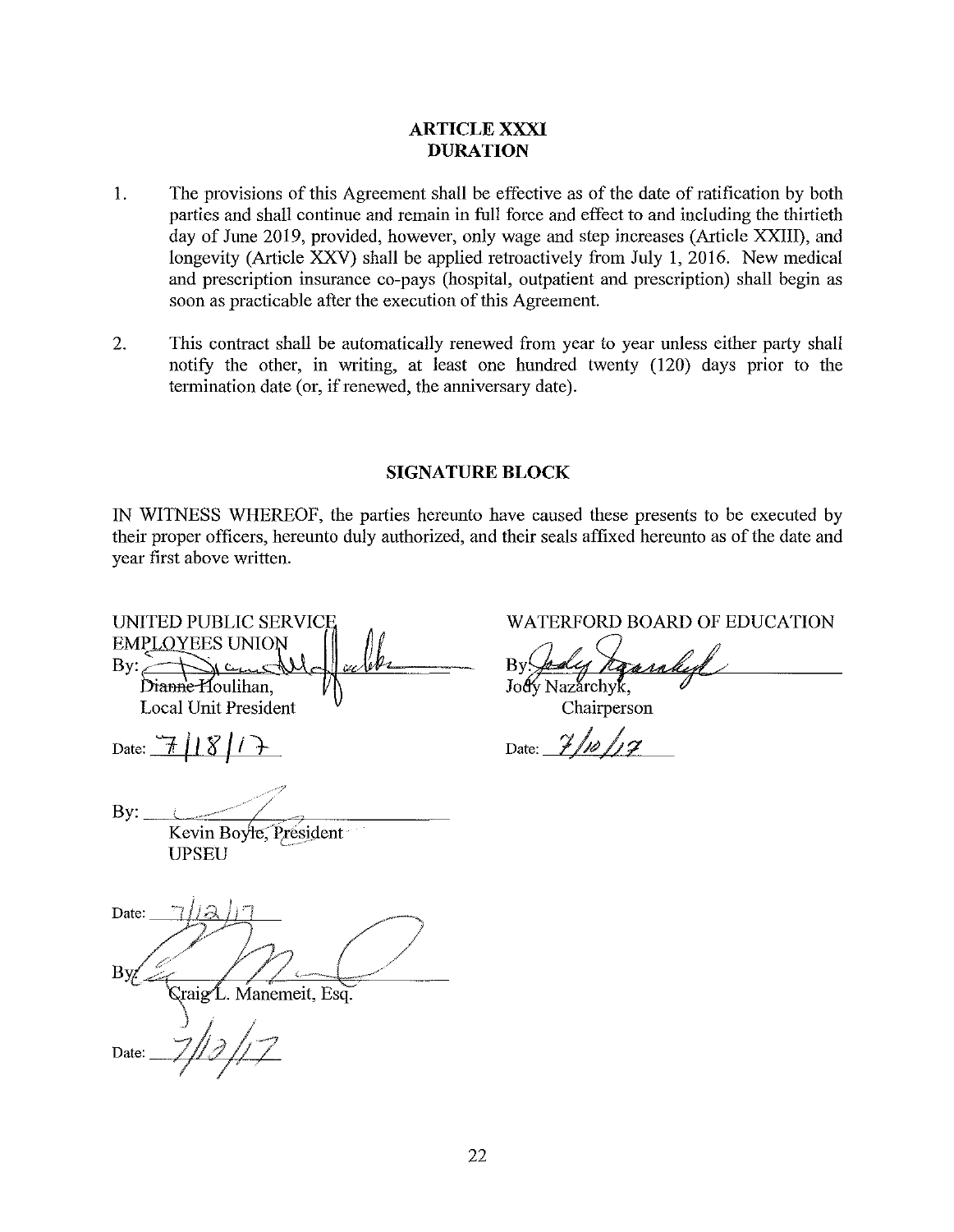## **APPENDIX A 2016 PPO PLAN DESIGN**

|                                     | In-Network          |
|-------------------------------------|---------------------|
| <b>COST SHARE PROVISIONS</b>        | Member pays:        |
| Office Visit Copayment              | \$35 per visit      |
| Specialist Visit Copayment          | \$45 per visit      |
| Hospital Copayment                  | \$300 per admission |
| <b>Urgent Care Copayment</b>        | \$75                |
| <b>Emergency Room Copayment</b>     | \$125               |
| <b>Outpatient Surgery Copayment</b> | \$200 per procedure |
| Lifetime Maximum                    | Unlimited           |

#### **PREVENTIVE CARE**

| Well child care:                                    |                     |
|-----------------------------------------------------|---------------------|
| Birth to 12 years                                   | No Charge           |
| All others                                          | No charge           |
| Periodic, routine health exam                       | No charge           |
| Routine eye exam 1 exam 2 yr.                       | No charge           |
| Routine OB/GYN visits                               | No charge           |
| Mammography                                         | No charge           |
| Hearing screening 1 exam 2 yr.                      | No charge           |
| <b>MEDICAL CARE</b>                                 |                     |
| Office visits:                                      |                     |
| Primary Care                                        | \$35 per visit      |
| Specialists                                         | \$45 per visit      |
| Outpatient mental health                            | \$35 per visit      |
| Prior authorization required after 40th visit       |                     |
| OB/GYN care                                         | \$45 per visit      |
| Maternity care, initial visit                       | \$45 per visit      |
| Laboratory                                          | No charge           |
| Diagnostic X-ray                                    | No charge           |
| High cost diagnostic (MRI, CAT, etc.)               | \$50, max \$375 yr. |
| Allergy services:                                   |                     |
| Office visits/testing                               | \$45 per visit      |
| No charge<br>Injections - 80 visits in 3 years      |                     |
| <b>HOSPITAL CARE - Prior authorization required</b> |                     |

| Semi-private room         | \$300 co-payment |
|---------------------------|------------------|
| Inpatient Mental Health   | \$300 co-payment |
| Inpatient Substance Abuse | \$300 co-payment |

## HOSPITAL CARE - Prior authorization required

| Skilled nursing facility (120 days) | \$300 co-payment |
|-------------------------------------|------------------|
| Rehabilitative services (60 days)   | \$300 co-payment |
| Outpatient surgery                  | \$200 co-payment |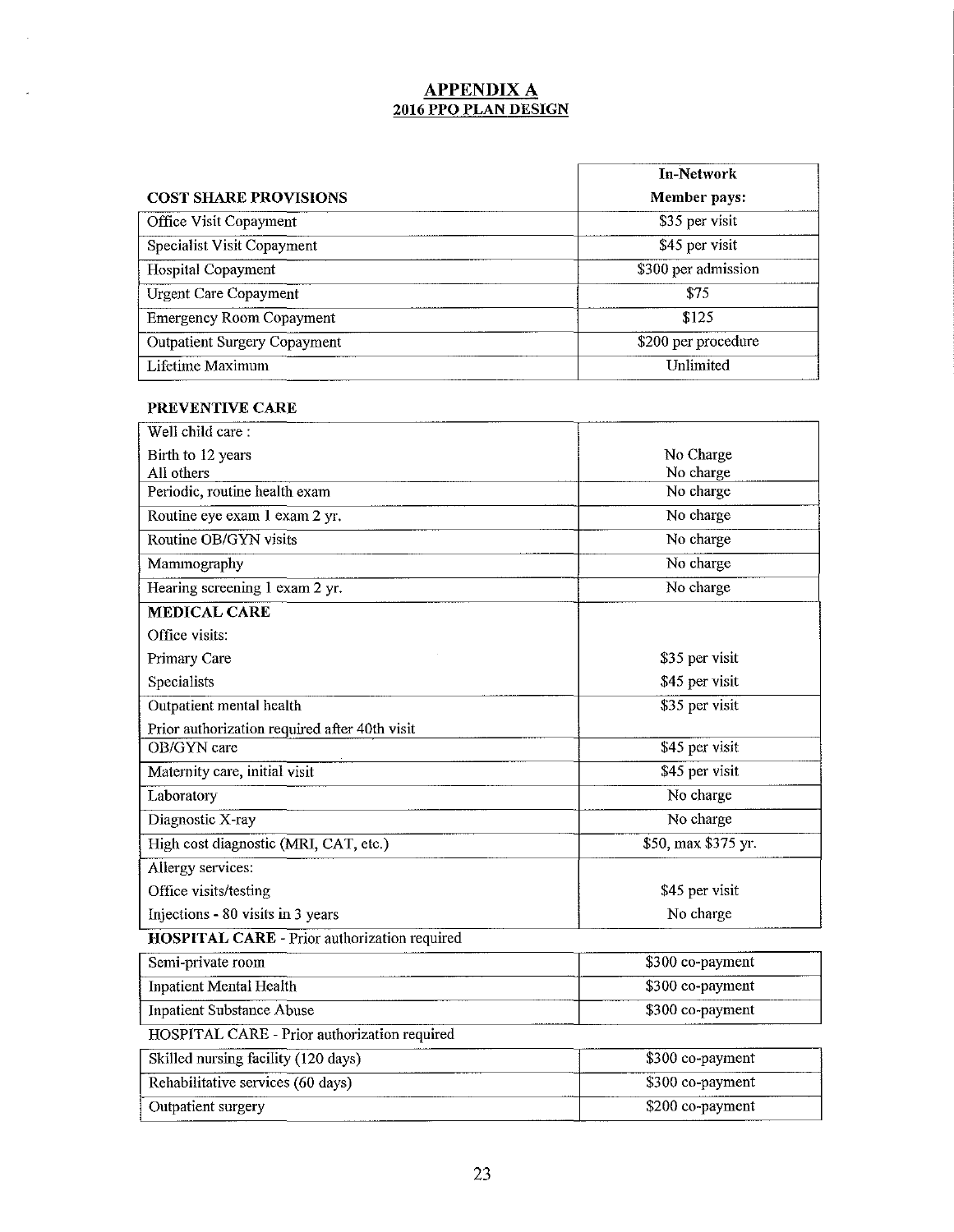## APPENDIX A 2016 PPO PLAN DESIGN CONTINUED

|                                          | <b>In-Network</b>    |
|------------------------------------------|----------------------|
| <b>COST SHARE PROVISIONS</b>             | Member pays:         |
| <b>EMERGENCY CARE</b>                    |                      |
| Walk-in centers                          | \$35 per visit       |
| Urgent care - at participating center    | \$75 co-payment      |
| Emergency care                           | \$125 co-payment     |
| Ambulance                                | No charge            |
| <b>OTHER HEALTH CARE</b>                 |                      |
| Outpatient rehabilitative services       | \$45 per visit       |
| For PT, OT, ST, and Chiro. 50 visit max. |                      |
| Durable medical equip. / Prosthetics     | No charge            |
| Diabetic supplies                        | No charge            |
| Infertility services                     | <b>State Mandate</b> |
| Home Health Care                         | No charge            |
| *PRESCRIPTION DRUGS                      |                      |
| Generic                                  | \$5 copayment        |
| <b>Listed Brand</b>                      | \$25 copayment       |
| Non-Listed Brand                         | \$40 copayment       |
| Mail Order                               | 2x retail            |
| <b>Annual Maximum</b>                    | \$2,000              |
| Plan                                     | Managed              |
| <b>OUT-OF-NETWORK SERVICES</b>           |                      |
| Calendar Year Deductible:                |                      |
| Individual                               | \$200                |
| Two Person                               | \$400                |
| \$500<br>Family                          |                      |
| Coinsurance                              | 20% after deductible |
| Coinsurance Maximum:                     |                      |
| Individual                               | \$800                |
| Two Person                               | \$1,600              |
| Family                                   | \$2,000              |
| Cost Share Maximum:                      |                      |
| Individual                               | \$1,000              |
| Two Person<br>\$2,000                    |                      |
| \$2,500<br>Family                        |                      |
| Lifetime Maximum                         | Unlimited            |

*\*The drug nder mcludes certam management features mcludmg but not !muted to features such as step therapy and mandatmy generic substitution.*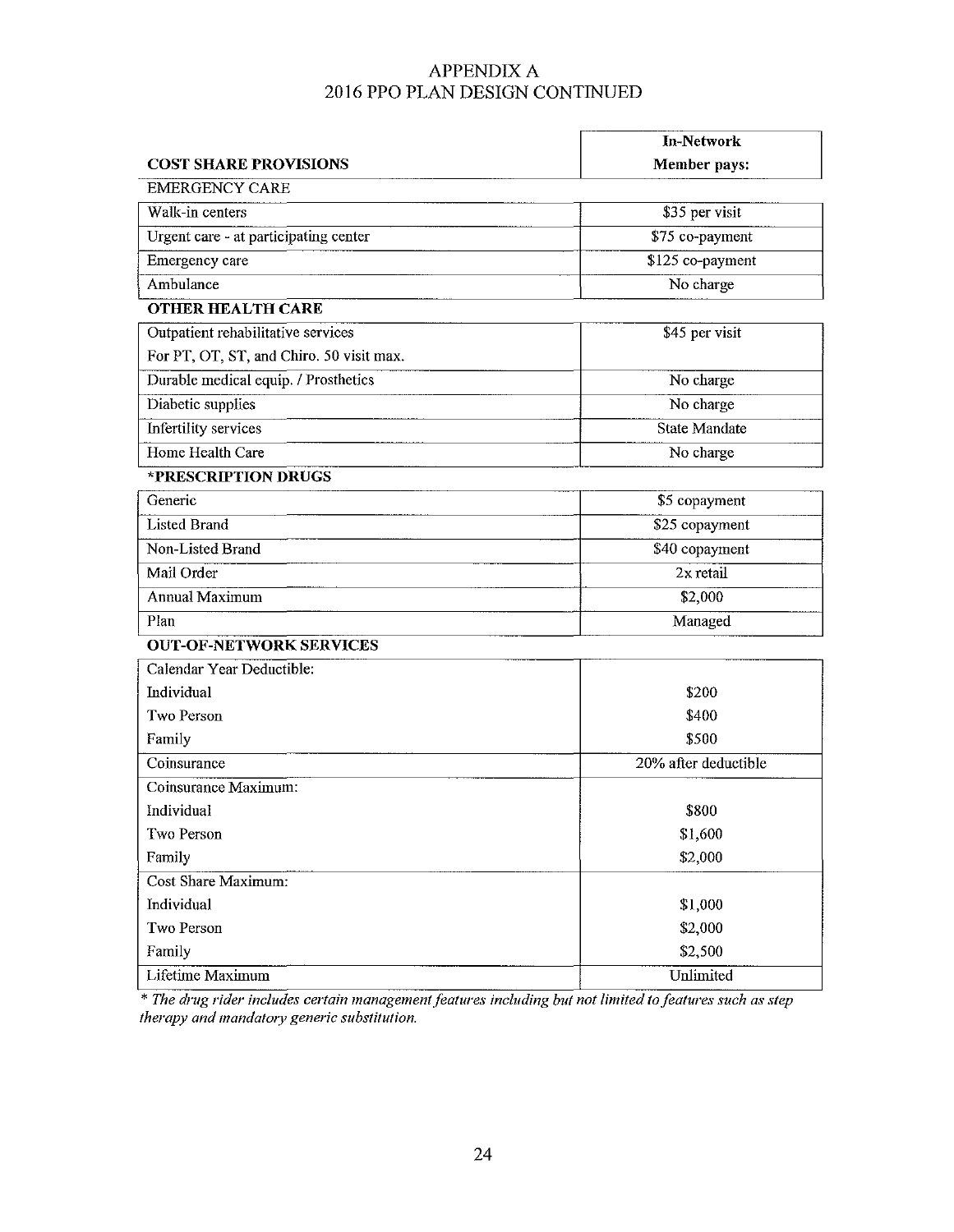## APPENDIX B Waterford Board of Education 2016 High Deductible Health Plan

 $\lambda$ 

The Board offers a HDHP plan, the high deductible health care plan with a health savings account feature, to include the following components:

| <b>BENEFIT</b>               |                                                                                                                                                                                                                                                                                                                                                         |
|------------------------------|---------------------------------------------------------------------------------------------------------------------------------------------------------------------------------------------------------------------------------------------------------------------------------------------------------------------------------------------------------|
| <b>COST SHARES</b>           |                                                                                                                                                                                                                                                                                                                                                         |
|                              | In-Network services and Out-of-Network services and<br>Out-of-Network services subject to deductible and coinsurance.<br><b>No Referrals Required</b><br>Deductible: \$2,000 Individual, \$4,000 Two or More<br>In Network Coinsurance 100%<br>Out-of-pocket Maximum \$3,000 Individual, \$6,000 Two or More<br>Lifetime Maximum In-Network - Unlimited |
|                              | <b>Out-of-Network Benefits</b><br>Coinsurance 80% / 20%<br>Out-of-pocket Maximum \$5,000 Individual, \$10,000 Two or More<br>Lifetime Maximum Out-of-Network - Unlimited                                                                                                                                                                                |
|                              | <b>Only In-Network Benefits Illustrated Below</b>                                                                                                                                                                                                                                                                                                       |
| PREVENTIVE CARE              | <b>Annual</b>                                                                                                                                                                                                                                                                                                                                           |
| Pediatric                    | Covered 100% - Not Subject to Deductible                                                                                                                                                                                                                                                                                                                |
| <b>Adult</b>                 | Covered 100% - Not subject to Deductible                                                                                                                                                                                                                                                                                                                |
| <b>Vision Exam</b>           | Covered 100% - Not Subject to Deductible                                                                                                                                                                                                                                                                                                                |
| Hearing                      | Covered 100% - Not Subject to Deductible                                                                                                                                                                                                                                                                                                                |
| <b>Routine Gynecological</b> | Covered 100% - Not Subject to Deductible                                                                                                                                                                                                                                                                                                                |
| <b>MEDICAL SERVICES</b>      |                                                                                                                                                                                                                                                                                                                                                         |
| <b>Medical Office Visit</b>  | 100% after deductible                                                                                                                                                                                                                                                                                                                                   |
| <b>Outpatient - PT/OT</b>    | 100% after deductible                                                                                                                                                                                                                                                                                                                                   |
| Chiropractic                 | 50 visits per calendar year                                                                                                                                                                                                                                                                                                                             |
|                              | Add'l coverage after 50 visits subject to OON deductible/coinsurance                                                                                                                                                                                                                                                                                    |
| <b>Allergy Services</b>      | 100% after deductible                                                                                                                                                                                                                                                                                                                                   |
| Diagnostic Lab & X-ray       | 100% after deductible                                                                                                                                                                                                                                                                                                                                   |
| <b>Surgery Fees</b>          | 100% after deductible                                                                                                                                                                                                                                                                                                                                   |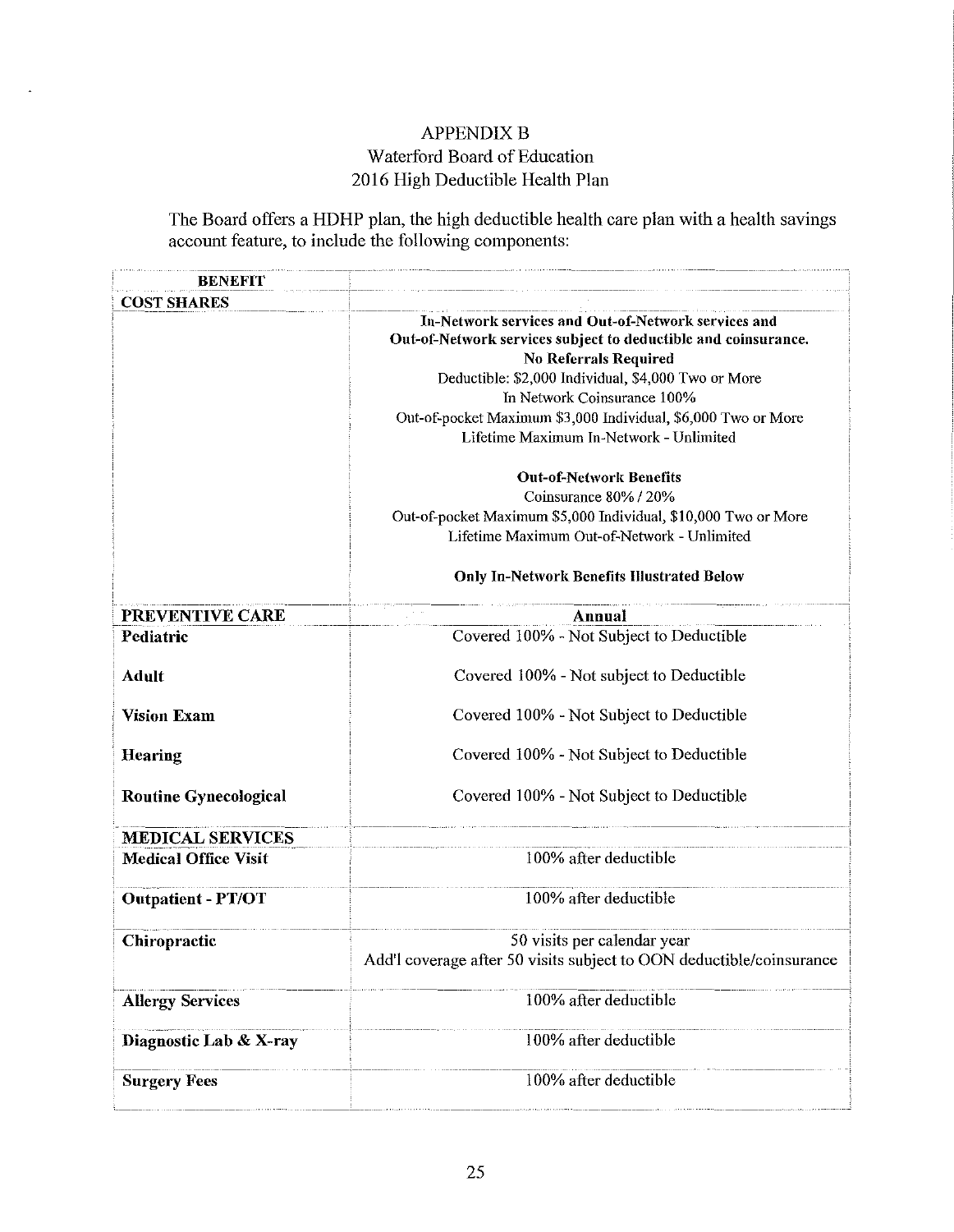## APPENDIX B 2016 HIGH DEDUCTIBLE HEALTH PLAN CONTINUED

 $\hat{\mathcal{E}}$ 

| <b>BENEFIT</b>                                      |                                                                     |  |  |
|-----------------------------------------------------|---------------------------------------------------------------------|--|--|
| <b>COST SHARES</b>                                  |                                                                     |  |  |
| <b>Office Surgery</b>                               | 100% after deductible                                               |  |  |
| <b>Outpatient MH/SA</b>                             | 100% after deductible                                               |  |  |
| <b>EMERGENCY SERVICES</b>                           |                                                                     |  |  |
| <b>Emergency Room</b>                               | 100% after deductible                                               |  |  |
| <b>Urgent Care Facility</b>                         | 100% after deductible                                               |  |  |
| Ambulance                                           | 100% after deductible                                               |  |  |
| <b>INPATIENT HOSPITAL</b>                           | Note: All hospital admissions require pre-cert                      |  |  |
| <b>General/Medical &amp; Surgical</b>               | 100% after deductible                                               |  |  |
| <b>Ancillary Services</b><br>(Medication, Supplies) | 100% after deductible                                               |  |  |
| Psychiatric                                         | 100% after deductible                                               |  |  |
| <b>Substance Abuse/Detox</b>                        | Covered 100%                                                        |  |  |
| Rehabilitative                                      | 100% after deductible                                               |  |  |
|                                                     | Covered up to 100 days per calendar year.                           |  |  |
|                                                     | Add'l coverage after 100 days subject to OON deductible/coinsurance |  |  |
| <b>Skilled Nursing Facility</b>                     | 100% after deductible                                               |  |  |
|                                                     | 120 days per calendar year                                          |  |  |
| Hospice                                             | 100% after deductible                                               |  |  |
|                                                     |                                                                     |  |  |

| <b>OUTPATIENT HOSPITAL</b>                           |                                                        |  |
|------------------------------------------------------|--------------------------------------------------------|--|
| <b>Outpatient Surgery</b><br><b>Facility Charges</b> | 100% after deductible                                  |  |
| Diagnostic Lab & X-ray                               | 100% after deductible                                  |  |
| <b>Pre-Admission Testing</b>                         | 100% after deductible                                  |  |
| <b>OTHER SERVICES</b>                                |                                                        |  |
| <b>Durable Medical Equipment</b>                     | 100% after deductible                                  |  |
| <b>Prosthetics</b>                                   | 100% after deductible                                  |  |
| <b>Home Health Care</b>                              | 100% after deductible<br>200 visits per calendar year. |  |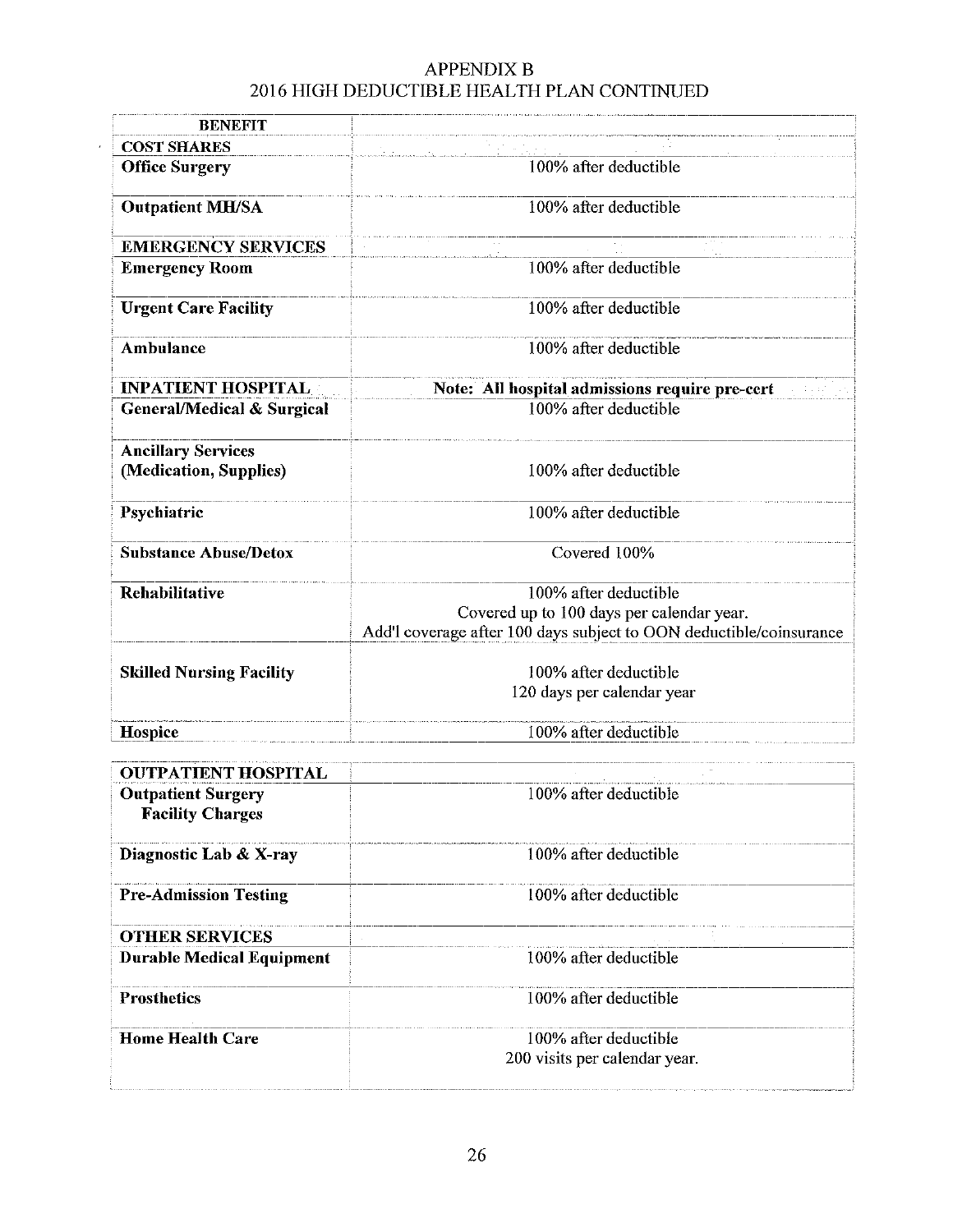## **APPENDIX B** 2016 HIGH DEDUCTIBLE HEALTH PLAN CONTINUED

| <b>Infertility Services</b> | 100% after deductible                                            |  |  |
|-----------------------------|------------------------------------------------------------------|--|--|
|                             | No Age or Cycle Limits                                           |  |  |
|                             | GIFT & ZIFT are covered                                          |  |  |
|                             |                                                                  |  |  |
|                             | After the deductible prescriptions will be subject to copays of: |  |  |
|                             | \$0 Generic/\$25 Listed Brand/\$40 Non-Listed Brand with         |  |  |
| <b>Prescription Drugs</b>   | 2x Mail Order Copay                                              |  |  |

For employees electing the HDHP Plan, the Board will continue to contribute fifty percent (50%) of the applicable HDHP deductible amount. The Board's contribution toward the HDHP deductible will be deposited into the HSA accounts with the first payroll date of the contract year. The parties acknowledge that the Board's fifty percent (50%) contribution toward the funding of the HDHP plan is not an element of the underlying insurance plan, but rather relates to the manner in which the deductible shall be funded for active employees. The Board shall have no obligation to fund any portion of the HDHP deductible for **individuals upon their separation from employment.** 

In addition to the insurance offerings noted in these appendices, the Board may implement voluntary Wellness Incentive Plan(s) as may be suitable and desirable, after consultation with the Union concerning **same.**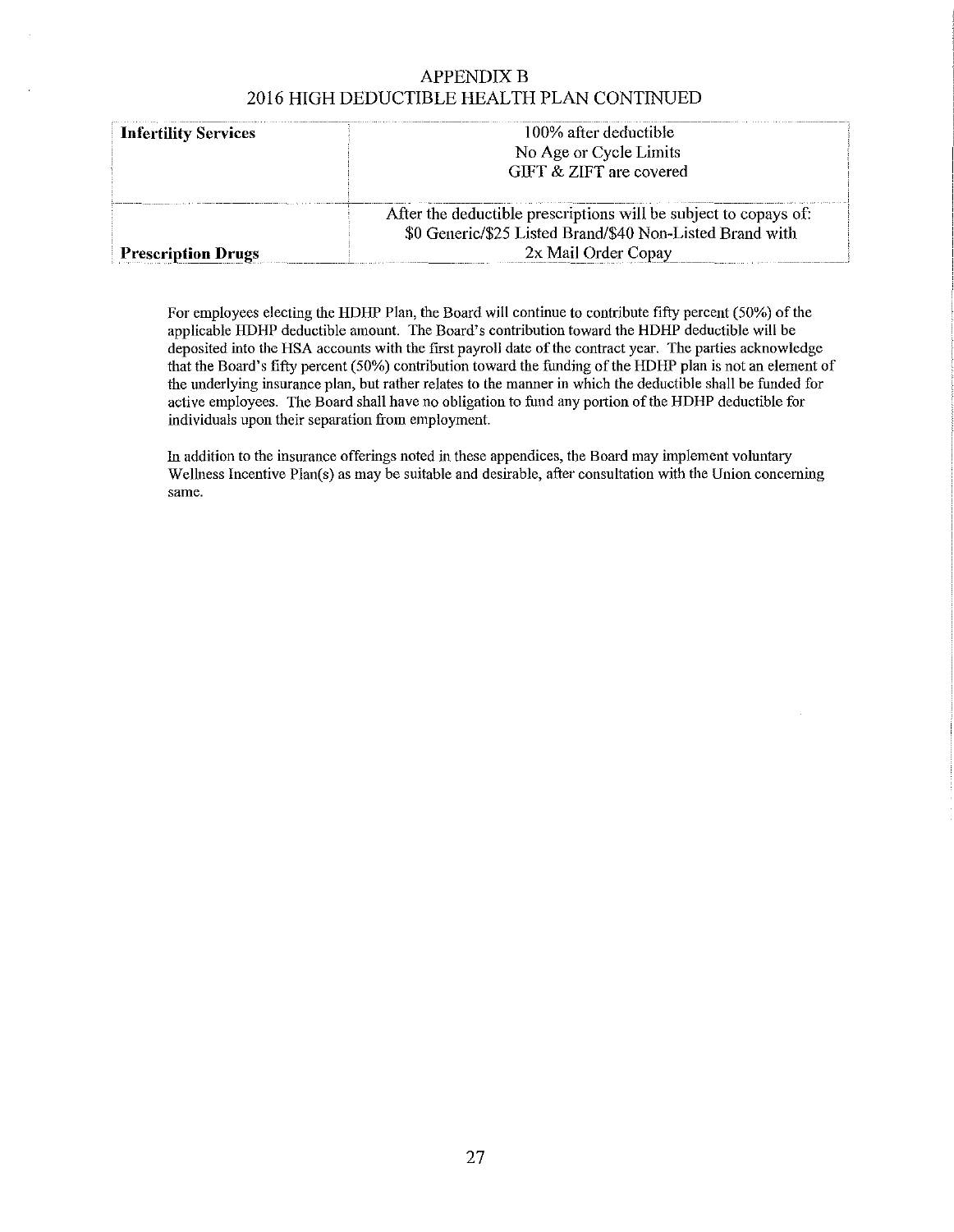## **APPENDIX C** DENTAL PLAN DESIGN

## *FLEX DENTAL PLAN Waterford BOE*

#### *HOW IT WORKS*

This dental plan provides coverage for a wide range of dental services up to contractual maximums listed below per insured person per calendar year for the services listed below.

#### *(CATEGORY 1) DIAGNOSTIC* & *PREVENTIVE SERVICES*

Payable at 100% of usual, customary and reasonable charges at participating dentists: Initial oral exams- 1/36 months

Periodic Oral exams - 2/Year Prophylaxis - 2/Year Topical application of fluoride- 2/Year to age 19 Space maintainers to age 19 X-rays Emergency Treatment

*Maximum of \$1,500 shared with category 1, 2,3.* 

## *(CATEGORY 2) BASIC SERVICES*

Payable at 80% of usual, customary and reasonable charges at participating dentists:

Fillings Root canals Stainless steel crowns (Primary Teeth) Extractions Oral Surgery Periodontics General Anesthesia Recement Crown

## *Maximum of \$1,500 shared with category 1, 2,3.*

## *(CATEGORY 3) MAJOR SERVICES*

Payable at 50% of usual, customary and reasonable charges at participating dentists:

Crowns- 1/Tooth/5 Years Post and core - 1/Tooth/5 Years Inlays - 1/Tooth/5 Years Onlays- 1/Tooth/5 Years Recement Bridge Prosthodontics - 1/Tooth/5 Years Repair of dentures  $-1$  /Y ear Relining of dentures  $-1/2$  Years Repair bridge

Maximum *of 1,500 shared with category 1, 2,3.* 

## *(CATEGORY 4) ADDITIONAL SERVICES*

Payable at 50% of usual, customary and reasonable charges at participating dentist: *Ortltotlmttics up to age 19* 

#### \$1,000 Lifetime Maximum for Orthodontics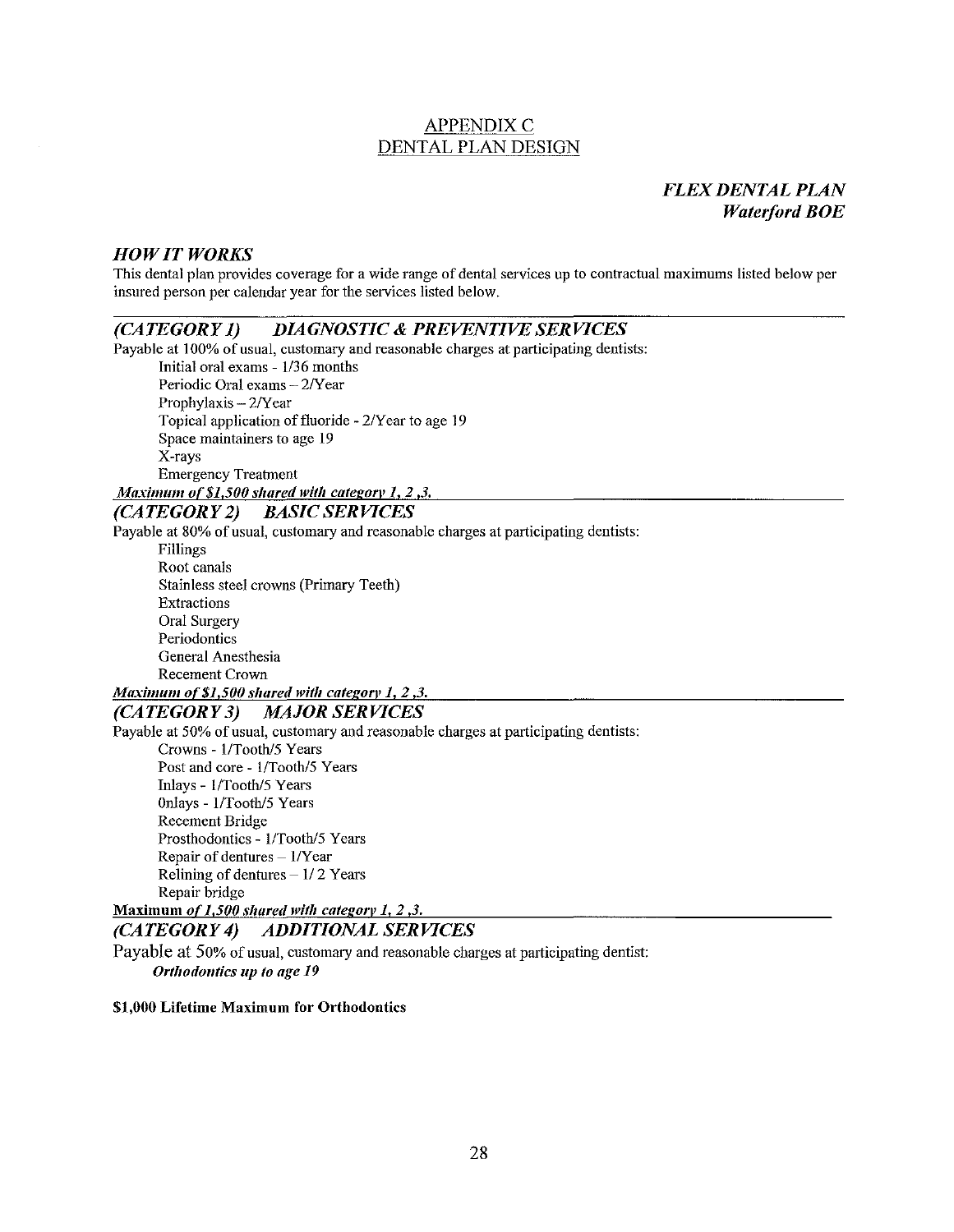## **APPENDIX C** DENTAL PLAN DESIGN CONTINUED

#### *PRINCIPAL LIMITATIONS AND EXCLUSIONS*

Services received from a dental or medical department maintained by an employer, a mutual benefit association, labor union, trustee or other similar person or group; Services for which the member incurs no Dentists' Charge or which are services of a type ordinarily performed by a physician, or charges which would not have been made if insurance was not available; Services with respect to congenital malformations; Services, treatment or supplies furnished by or at the direction of any govermnent, state or political subdivision; Any items not specifically listed in this Policy; Lost or stolen dentures or denture duplication; Gold foil restorations; Temporary services and appliances; such as crown or tooth preparations and temporary fillings, crowns, bridges and dentures; Application of sealants, regardless of reason; Services as determined by the company, that are rendered in a manner contrary to normal dental practice. A complete list of exclusions appears in the Master Group Policy on file with your employer or your Certificate of Membership.

*This is not a legal policy or conn· act. It is only a general description of your Blue Cross* & *Blue Shield benefits.* If *there are discrepancies between the dental rider and this summary, the dental rider shall control.*